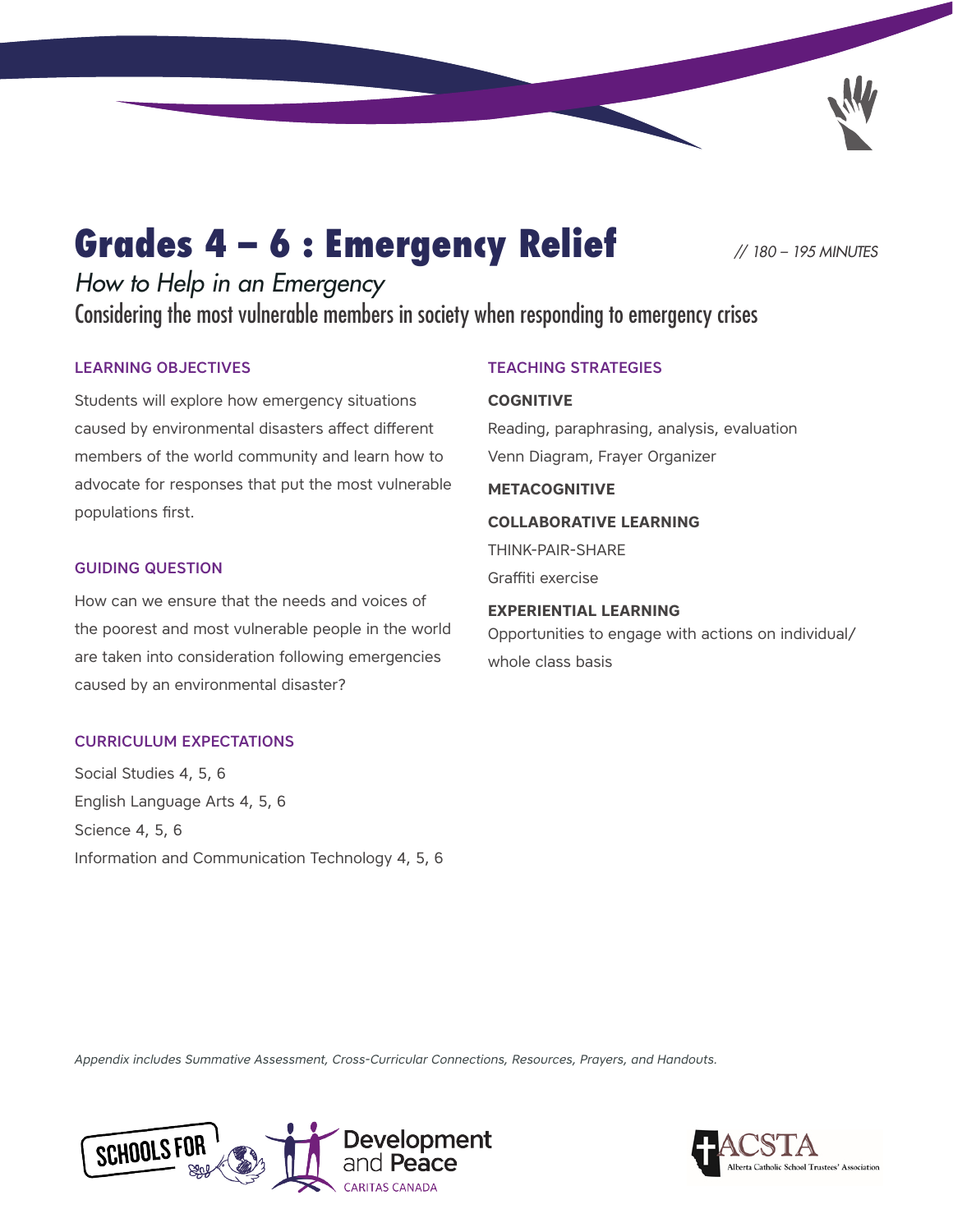# **PREPARATION**

This unit can be spread over four days with a 45 minute block each day.

#### READINGS AND VIDEOS

- Development and Peace. Emergencies: Philippines. <https://www.devp.org/en/emergencies/philippines> *Review all materials at the website, especially* The Situation *and* Multimedia.
- Development and Peace. International Programs: Emergencies. <https://www.devp.org/en/international> *Go through the drop-down menu of emergencies to learn about other emergency situations and the response.*
- CTV News. (2011, May 15). Wildfires Engulf Slave Lake. [Video File]. Retrieved from:<https://www.youtube.com/watch?v=qXOJagxs28w>
- Development and Peace. (2014, November 17). Typhoon Haiyan: One Year Later. [Video File]. Retrieved from:<https://www.youtube.com/watch?v=g3gsuLRWr24&list=PLkjEuWjjCVnFZQRVRACBgHqvk-wPvgjWm>

#### HANDOUTS (SEE APPENDIX)

- Philippines: Overview and Super Typhoon Haiyan
- Restoring livelihoods swept away by Typhoon Haiyan
- Development and Peace emergency response to Typhoon Haiyan in the first year

#### **MATERIALS**

- Handouts Venn Diagram one copy per student (see Appendix)
- Frayer Organizer one copy per group (see Appendix)
- Access to presentation technology (SMART or other)
- Chart paper
- Chart paper/ Board with a visual of a Venn Diagram similar to the Handout (see Appendix)
- **Markers**
- Pens
- Stickers (anything that will encourage students to draw in the graffiti exercise)
- Candle
- **Matches**
- Video
	- » London, Laurie. (2010, May 30). He's Got the Whole World in His Hands. [Video File]. Retrieved from:<https://www.youtube.com/watch?v=12CmOw5MY0E>

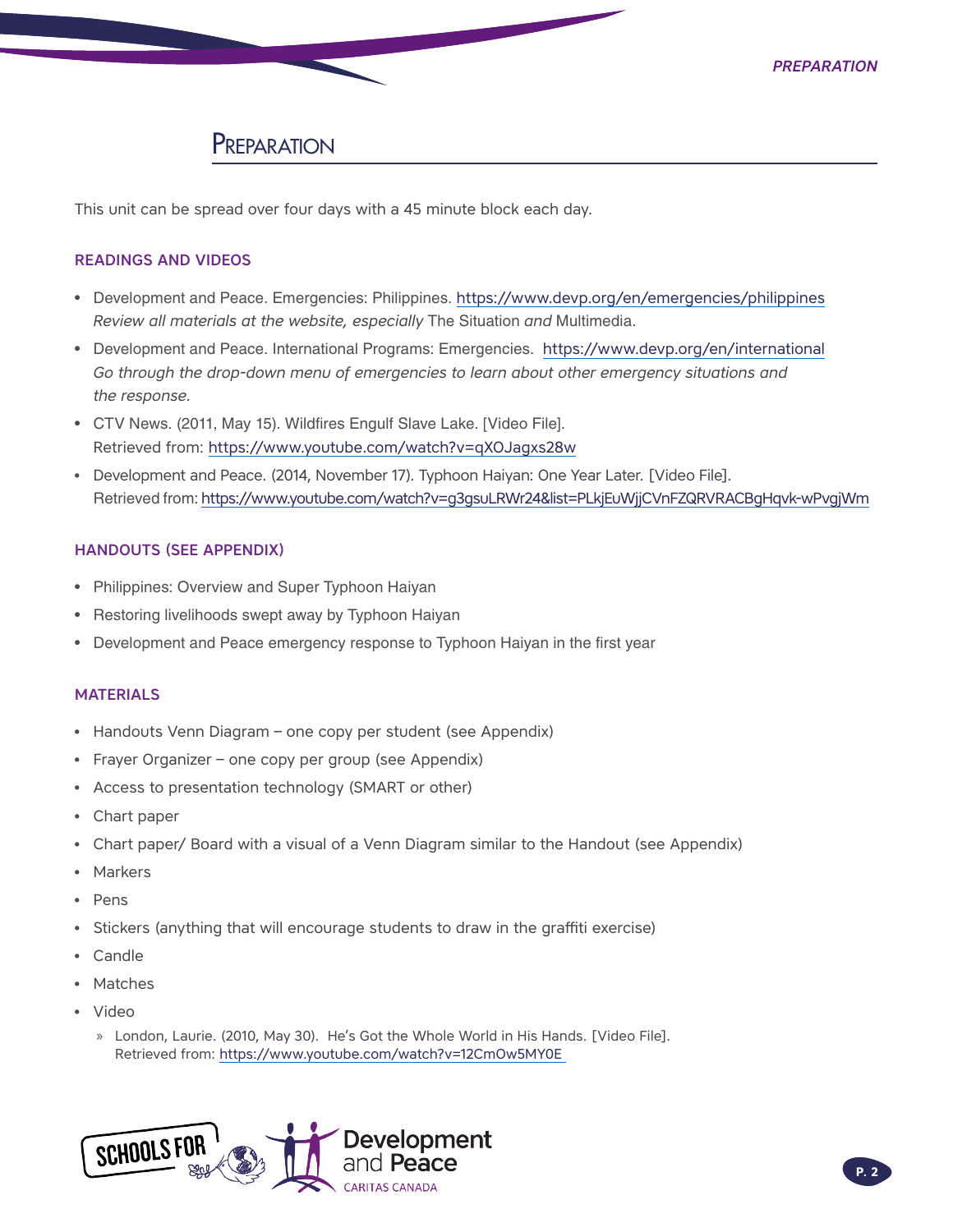#### **BACKGROUND**

One of the principles of Catholic Social Teaching (CST) is the *Preferential Option for the Poor*.

This teaching calls us to ensure that every person's needs are met and that the needs of those who are vulnerable, poor, sick, hurt, or in conflict, must come first. This principle can guide us in responding to emergency situations or other social problems whether these occur in Canada or elsewhere.

This lesson helps students compare the impacts of environmental disasters in Canada and in the Philippines, and to reflect on who the most vulnerable in the world would be in these kinds of emergency situations.

Once the students have learned about, compared and contrasted the different contexts, they will then share and consolidate their learning by preparing a presentation on an emergency situation.

Students will develop their communication skills by trying to persuade an audience that caring about and responding to those most vulnerable (regardless of how far away they live from us) is a central part of the Catholic faith. In this exercise they will use a variety of arguments which can include Catholic Social Teaching and personal values.

The teacher should emphasize that all people deserve and should receive aid in an emergency situation, and remind students that it is part of our faith is to help everyone - even those who live far away from us whom we do not know - and especially those who are the most vulnerable.

#### KEY VOCABULARY

Preferential Option for the Poor **Solidarity** Livelihood Living in poverty Vulnerable Typhoon Development Global South

#### PRINCIPLES OF CATHOLIC SOCIAL TEACHING [www.devp.org/cst](http://www.devp.org/cst)

**Preferential Option for the Poor:** We must ensure every person's needs are met. The needs of those who are vulnerable, poor, sick, hurt or in conflict, must come first.

**Solidarity:** As members of one global family, we are committed to the good of every person and group, and responsible to one another. Even if we are different, we are our sisters' and brothers' keepers, called to love one another.

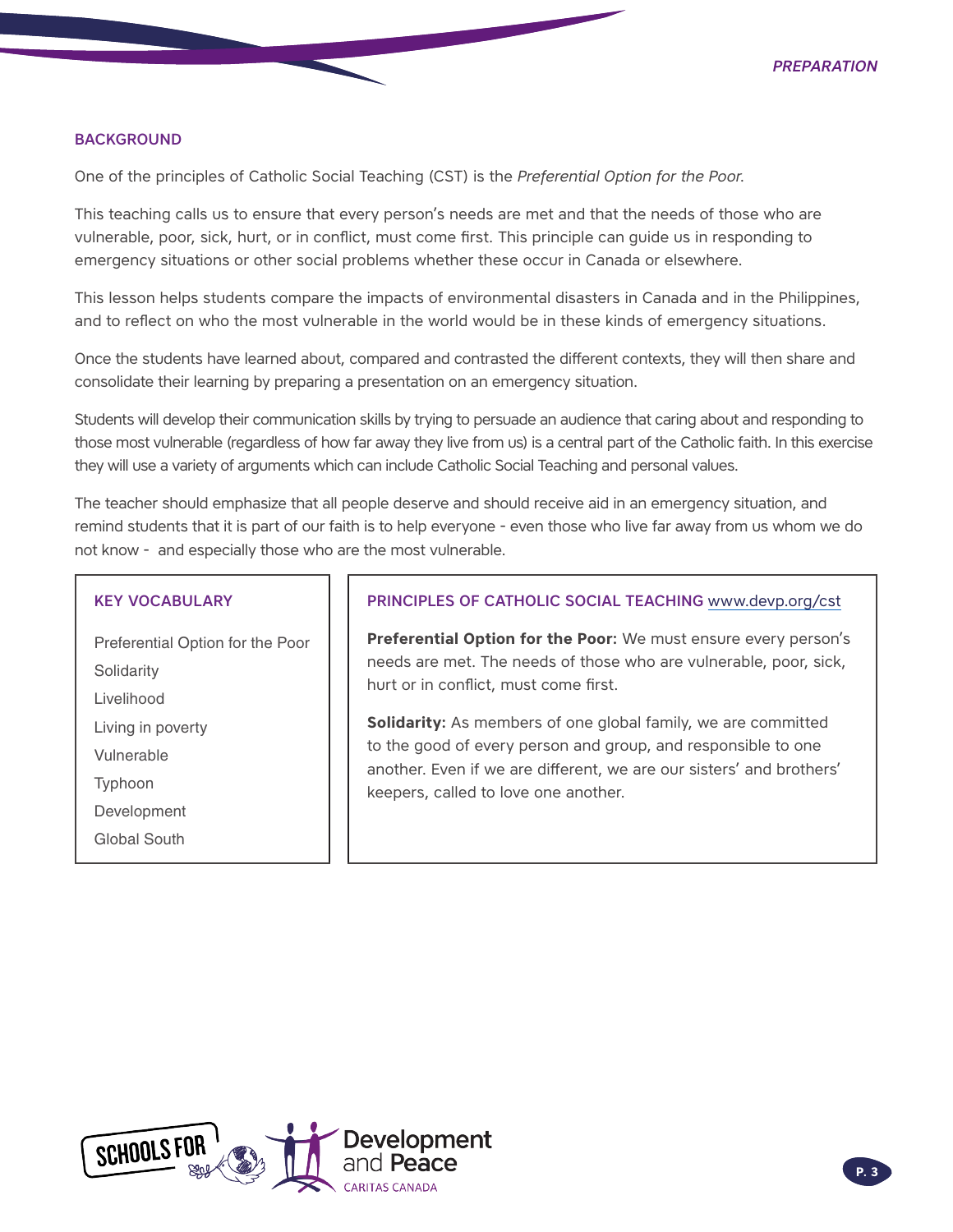# PART 1 – SEE (COMMONALITIES) // 45 MINUTES

Communities all over the world encounter different emergency or crisis situations following environmental disasters such as floods, earthquakes, droughts, and typhoons. These emergencies can be smaller-scale, such as a 24-hour power outage, or larger-scale, such as the 2013 typhoon in the Philippines which left 4,000,000 people homeless.

Tell students they will try to consider how it might feel to be subject to an environmental disaster in Canada, and then they will learn about the typhoon that recently hit the Philippines in 2013. They will try to understand the impacts of the typhoon on the affected communities in the Philippines, including children. Finally, they will develop a project to raise funds to support the (ongoing) reconstruction process in the Philippines and elsewhere. Students will learn to appreciate how the CST principle of the preferential option for the poor is important in guiding our responses to global emergency situations.

Introduce the CST Principles *Preferential Option for the Poor* and *Solidarity*, and how they relate to this lesson.

#### SMALL GROUP WORK: PAIR RALLIES, EMERGENCIES IN CANADA AND THE GLOBAL SOUTH

#### **PAIR RALLY 1 – LOCAL**

Break students into pairs. Let them know you'll be asking them to share one of their partner's ideas at the end of the activity, rather than their own. This will encourage active listening during the exercise.

**Teacher:** *In what kinds of emergency situations might people in our own community find themselves?* 

Let them know you're thinking of emergencies caused by environmental disasters such as the recent floods in Calgary, Alberta.

Students will rally ideas of emergency situations in Canada back and forth. For example, Student A says, "Forest fire." Student B, "Power Outage." Student A, "Flood." Student B, "Blizzard."

Ask students to share some of the local emergencies that they brainstormed in their pairs. Label individual chart paper sheets, each with one of these emergency situations and the word "Canada".

#### **PAIR RALLY 2 - GLOBAL**

Repeat the exercise, with the active listening reminder, this time asking: **Teacher:** *What kinds of emergency situations might people living in Asia, Africa, Latin America or the Middle East find themselves in?* 

Explain that these are countries of the Global South that are generally poorer.

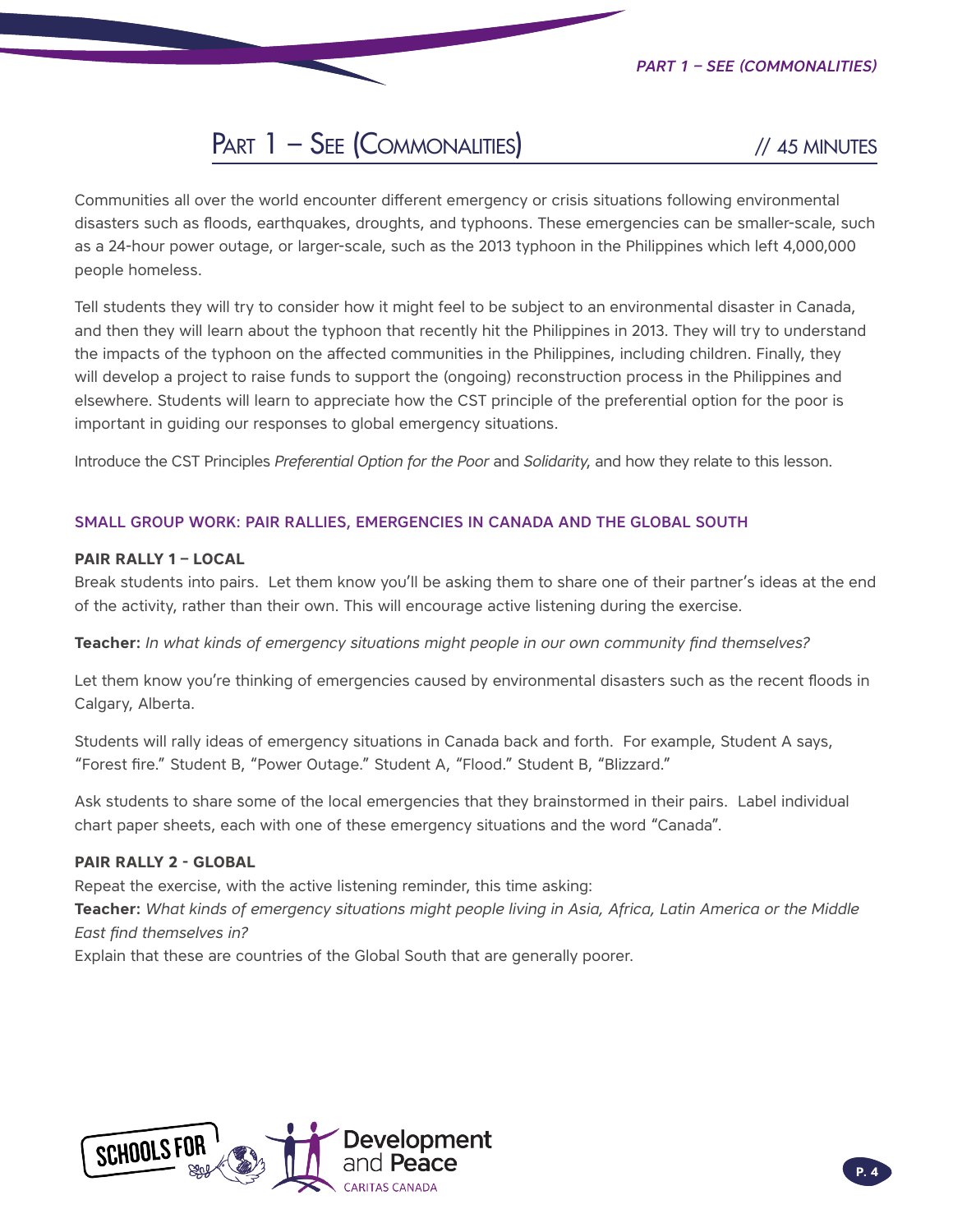Prompt students by asking them to think of natural disasters they might have heard about on the news or in church. In the rally their answers might include: Typhoon, hurricane, landslide, earthquake, tsunami, flooding etc, Use some examples from emergencies on the Development and Peace website:

- The 2004 tsunami in Indonesia: https://www.youtube.com/watch?v=BGq6a0rIA8Y
- The 2010 earthquake in Haiti: [http://www.devp.org/en/articles/humanitarian-](http://www.devp.org/en/articles/humanitarian)assistance
- The 2015 earthquake in Nepal:<https://www.devp.org/en/emergencies/nepal>

Ask students to share some of the international emergency situations that they brainstormed in their pairs. Label individual chart paper sheets, each with one of these emergency situations and the words "Global South".

#### WHOLE CLASS VIEWING AND ANALYZING: VIDEOS OF SLAVE LAKE/TYPHOON HAIYAN

#### **1. Show the video on the Slave Lake wildfires:**

CTV News. (2011, May 15). Wildfires Engulf Slave Lake. [Video File]. Retrieved from:<https://www.youtube.com/watch?v=qXOJagxs28w>

- After viewing, pause and begin with asking for their thoughts on what they have just seen. What did they notice?
- Then ask more specific questions such as:
	- » What places were affected by the emergency? (In Slave Lake it was the high school, community centre…)
	- » What places were still safe?
	- » How were people being helped?
	- » Where did they go for help?
	- » Was there anyone who couldn't get help or leave? Why not? Where were they?
	- » How would we be affected if we were in this emergency?
	- » What could happen to us?
	- » What happens to people's jobs and ways of earning a living after an emergency?

#### 2. **Show the first two minutes of the Development and Peace video on Typhoon Haiyan.**

Development and Peace. (2014, November 17). Typhoon Haiyan: One Year Later. [Video File]. Retrieved from: <https://www.youtube.com/watch?v=g3gsuLRWr24&list=PLkjEuWjjCVnFZQRVRACBgHqvk-wPvgjWm>

- After viewing, pause and begin with asking for their thoughts on what they've just seen. What did they notice?
- Then ask more specific questions such as:
	- » Do they remember how many people were affected?
	- » How many were displaced from their homes?
	- » Where did the young woman in the video get help?
	- » What was similar to the first video?
	- » What was different?
	- » How would we be affected if we were in this emergency?
	- » What could happen to us?
	- » What could we do?
	- » Where might we go?
	- » What happens to people's ability to earn a living after an emergency?

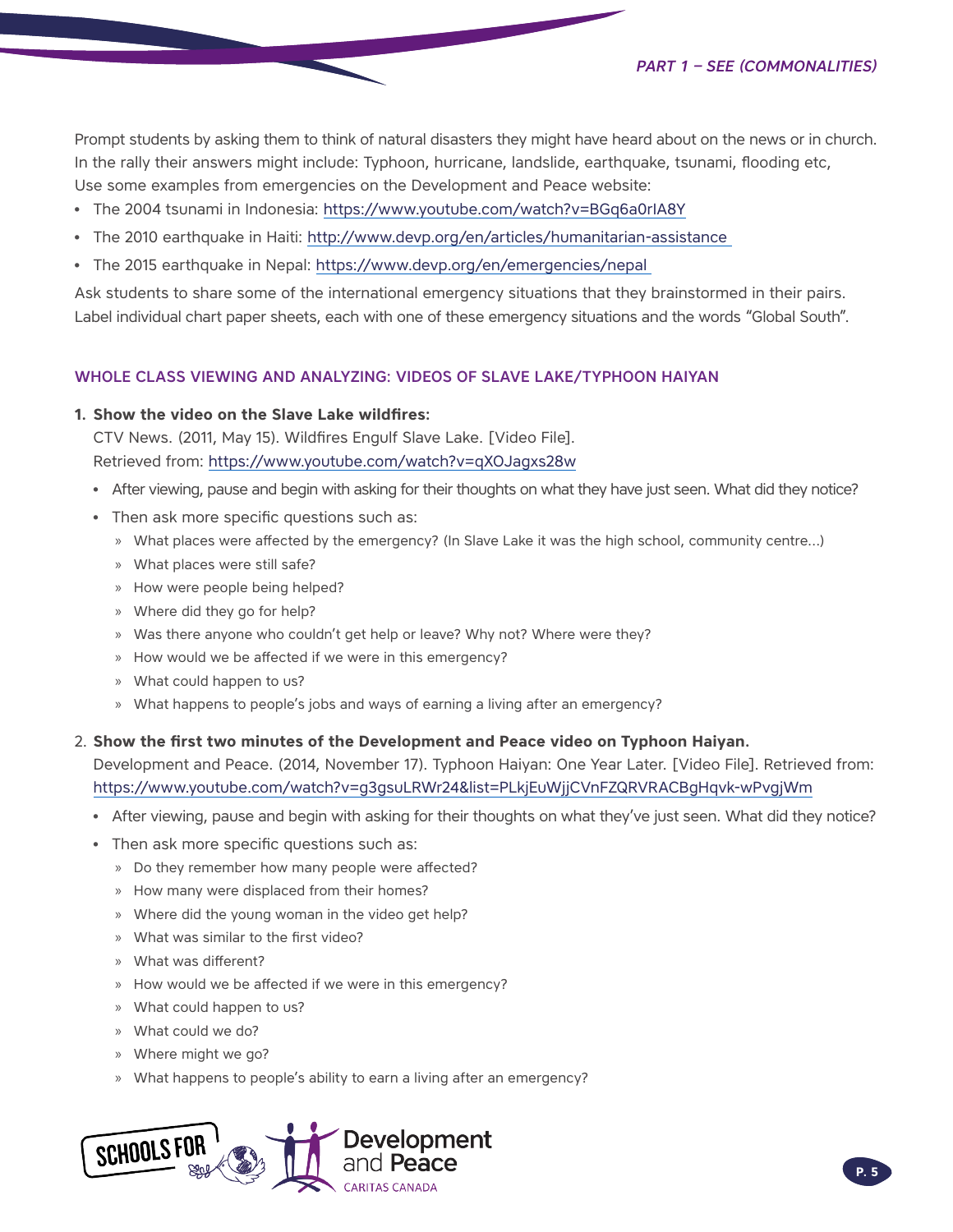#### WHOLE CLASS GRAFFITI EXERCISE AND DISCUSSION

Invite students to brainstorm the effects of each type of emergency, using the chart papers that were created from the Pair Rallies. Students can circulate throughout the room to the various charts, writing, drawing or otherwise adding their ideas to each sheet.

Regroup to look at the ideas on the sheets.

Distribute the Venn Diagram to all students. Ask the students what effects are common to all emergency situations. Ask them to fill in the "Commonalities" section.

Then ask the following questions:

- How did talking about the possible effects of an emergency make you feel? Afraid, angry, brave, confused?
- Would there be others around you who would feel differently? How might your parents feel? Firefighters? Farmers? Seniors?
- Why might this be so?

#### SMALL GROUP WORK: COMMON FACTORS

Working in small groups, students create a new list of factors common to all the emergencies they have discussed, such as: loss of power, evacuation from home, isolation and lack of communication, relying on neighbours, going to a community centre, fire hall or church for news and shelter.

Remind them that there are some differences between emergencies in Canada and overseas, for instance in the number of people affected.

#### PRAYER AND REFLECTION

As students are completing their work, play the song *He's Got the Whole World in His Hands.* London, Laurie. (2010, May 30). *He's Got the Whole World in His Hands.* [Video File]. Retrieved from:<https://www.youtube.com/watch?v=12CmOw5MY0E>

Remind students that all emergencies are important, and that all people need to be helped in these situations. As a class pray together the "Prayer for the Poor and Needy" (see Appendix "Prayer" section).

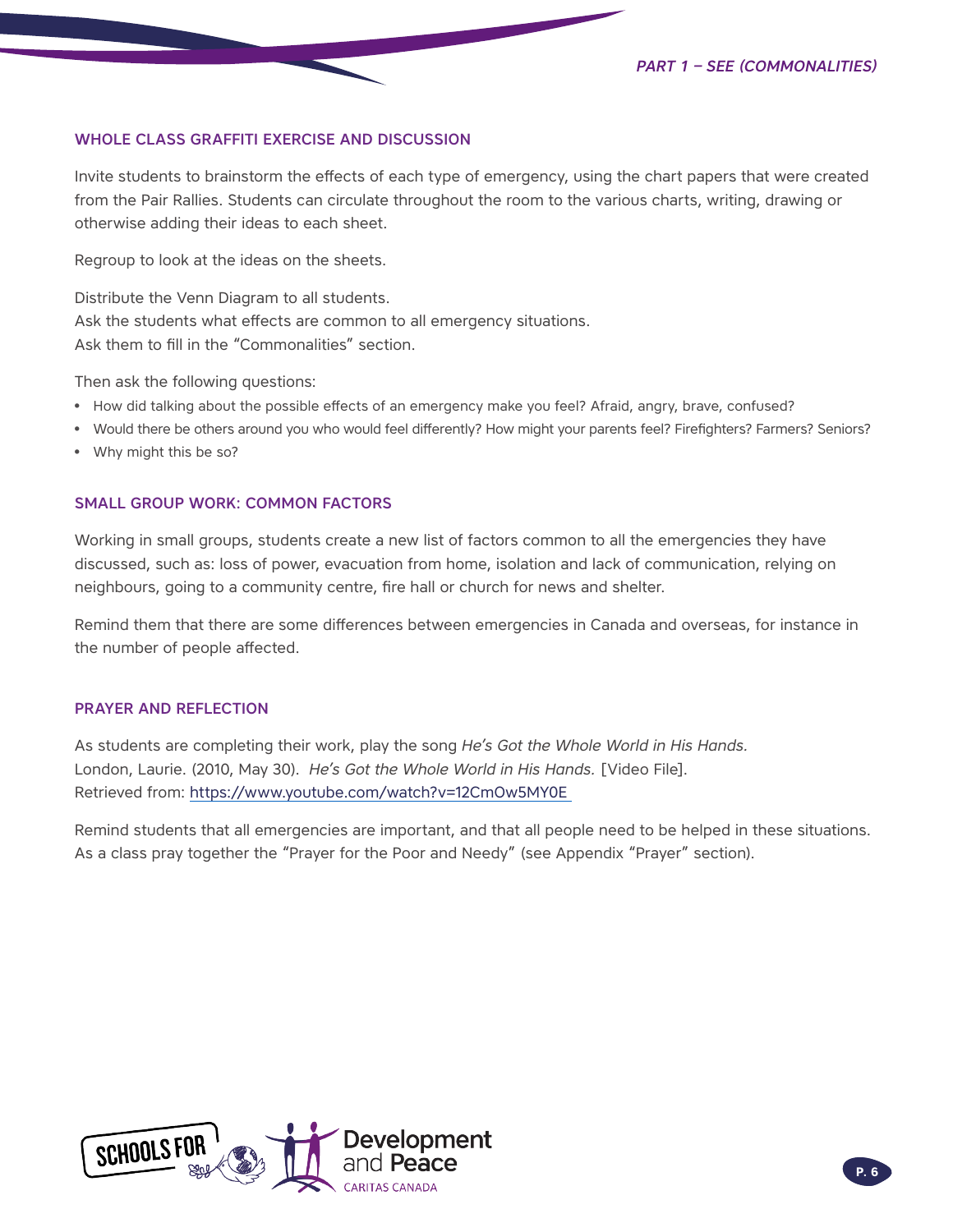# PART  $2 -$ SEE (DIFFERENCES)  $\frac{1}{45}$  MINUTES



#### WHOLE CLASS DISCUSSION

Take a sheet of chart paper and draw a Venn Diagram, labelling one side "Canada" and the other side "Philippines Typhoon Haiyan".

Review what has been covered in the last session, including some of the similarities between emergencies in Canada and overseas. Fill in the "Commonalities" section of the Venn Diagram.

Now it is time to explore some differences.

Ask students to guess how many people live in the affected area in the Philippines, or in the Philippines itself. How many in Canada? In your province? Write the numbers, which may be guesses, in the correct part of the chart paper.

Let the students know that to answer these questions and others about the differences between emergencies in Canada and in the Philippines, they will need to do research.

#### SMALL GROUP RESEARCH: EMERGENCIES IN CANADA AND IN THE PHILIPPINES

Divide students into groups of 3-4. Half of the groups will research to answer the questions in section 1. Canada/Slave Lake Wildfire, while the other half works to answer the questions in section 2. Philippines: Typhoon Haiyan.

Please choose the questions you think are appropriate, and display them on the SMART Board. One item can be given to each time, or two or more depending on their ability. Encourage Students to use the Internet and the Philippines poverty data in the "Resources" section in the appendix.

#### **1. CANADA/SLAVE LAKE WILDFIRE**

#### **Population**

- Population for Canada or region?
- How many people live in Slave Lake/your province?

#### **Living in poverty**

- What percentage of your province's or your country's population live in poverty?
- At what income level is a family of four considered to be in poverty?
- How many families in your province or country live paycheque to paycheque?
- How would living in poverty affect a family living through an emergency in Canada? (Access to savings, private transportation, food and water storage, generator)

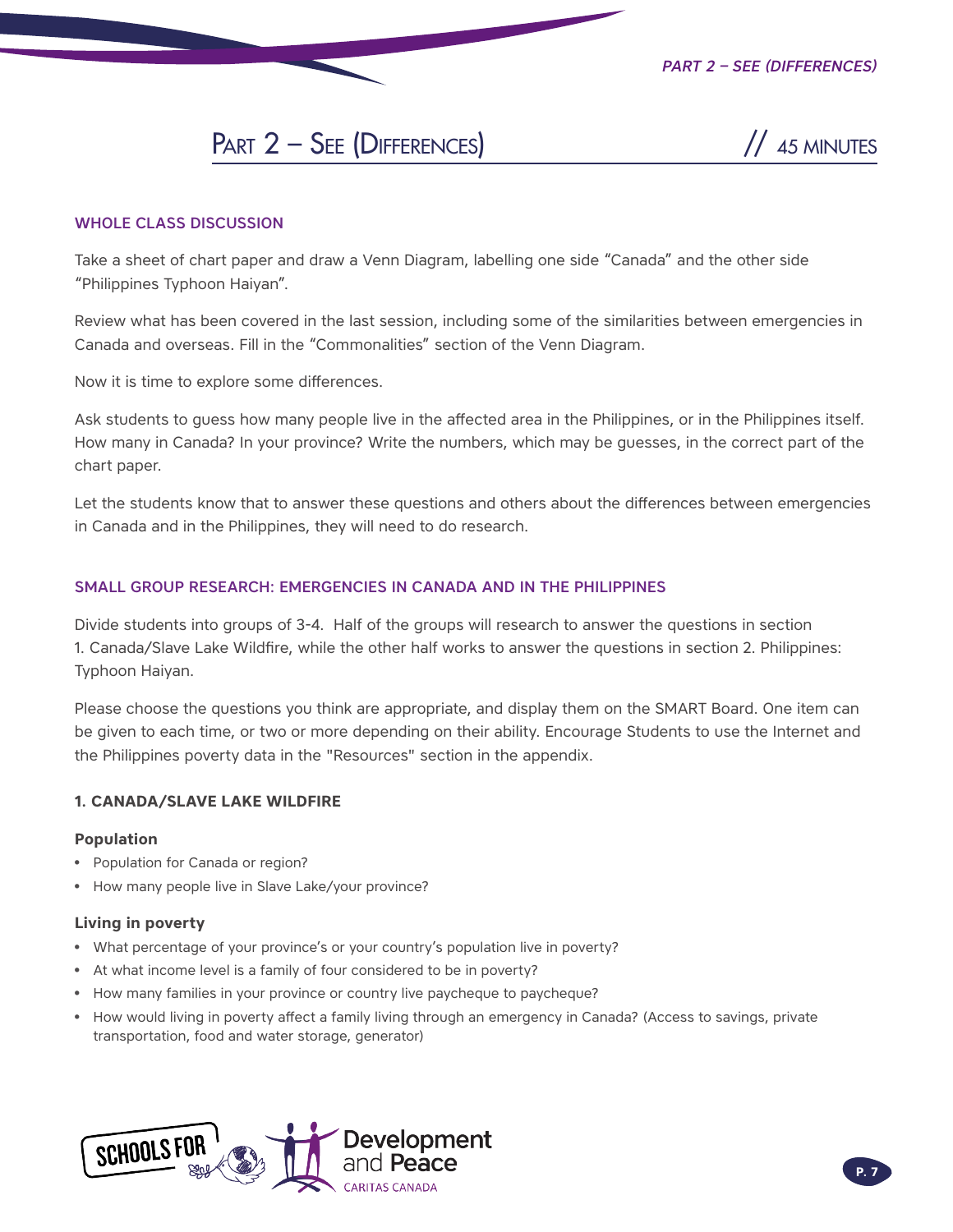#### **Livelihoods**

- What is a livelihood?
- How do most people earn a livelihood in your province/town?
- What proportion of people in your community make a living from selling things they produce?
- How many people get a regular paycheque from an employer?
- Are there any groups who would find it difficult to earn an income after an emergency in Canada? Would anyone go hungry or be homeless for very long? Why or why not?

#### **Social supports and recovery**

- Are there community centres, emergency services, hospitals, food banks, churches or other social supports that might help people in an emergency in your province?
- Who are the people who may need more help than others in an emergency in Canada?
- How might income, age, savings, and the local level of social services affect them?
- How long might it take a community of 10,000 in Canada to recover from an emergency?
- What kinds of fundraisers and financial support helped Slave Lake rebuild?

#### **2. PHILIPPINES: TYPHOON HAIYAN**

#### **Population**

- How many people live in the Philippines?
- How many were affected by Typhoon Haiyan? Left homeless?

#### **Living in poverty**

- What percentage of the Philippines' population live in poverty? What is the poverty figure? (\$1.90 per day)
- How might living in poverty affect someone during an emergency in the Philippines?

#### **Livelihoods**

- What is a livelihood?
- How do most people earn their livelihood in the parts of the Philippines affected by Typhoon Haiyan?
- What problems might a person who has no savings and earns their living day to day have earning their livelihood after an emergency?

#### **Social supports and recovery**

- What might some of the challenges be to recovering from an emergency in an area where there are millions of homeless people? What might some of the challenges be?
- What kinds of assistance did communities get?
- Are there community centres in the affected areas; food banks; social assistance from government for those living in poverty; firefighters; emergency services; churches?

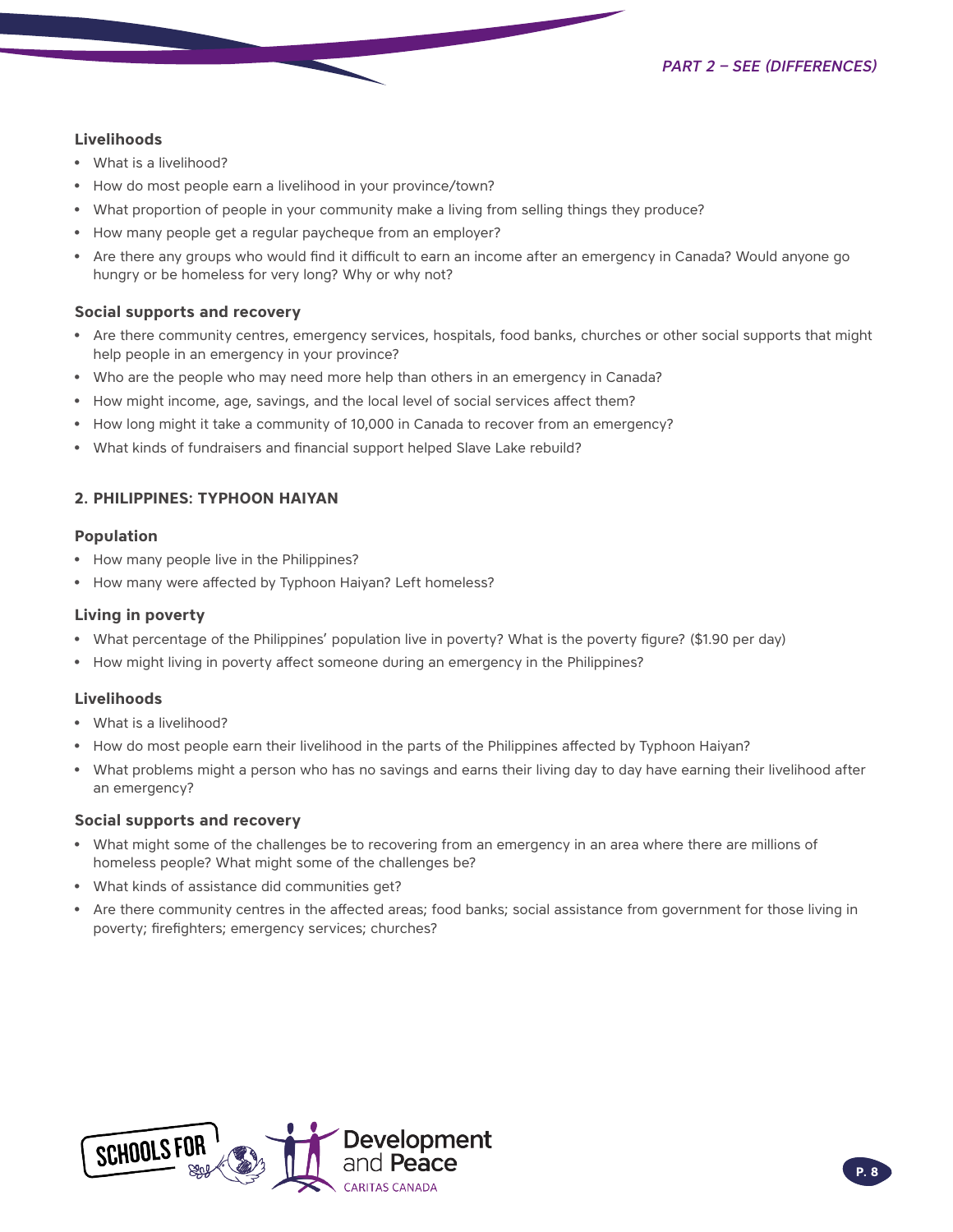*Part 3 – Judge*

 $PART 3 - JUDGE$  // 45 MINUTES

#### WHOLE CLASS DISCUSSION AND ANALYSIS: CANADA AND THE PHILIPPINES

Have students share the answers they found to the questions assigned in the previous activity. Group questions by theme, as below, to provide a comparison between the two contexts. Emphasize that both regions are important and both situations require our compassion.

You can use the drawn Venn Diagram to record some of the answers.

#### **Population**

- How many people live in Slave Lake/your province?
- How many people live in the Philippines?
- How many people were affected in the Slave Lake wildfire? Lost their homes?
- How many people were affected in Typhoon Haiyan? Lost their homes?
- Can you think of an emergency in Canada where 4 million people were displaced from their homes?
- If that happened what might it look like? Who would help them?

#### **Living in poverty**

- Were you able to find out what percentage of your province's or your country's population live in poverty? Could you find out what the poverty figure is for a family of four?
- What percentage of the Philippines' population live in poverty? What is the poverty figure? (\$1.90 US per day)
- How might living in poverty affect someone living through an emergency in Canada?
- How might living in poverty affect someone living through an emergency in the Philippines?
- What differences might there be between most people affected in Canada and most people affected in the Philippines? (level of poverty, access to cars, access to savings)

#### **Livelihoods**

- What is a livelihood?
- What proportion of people in Alberta or Canada make a living from selling things they or others produce? What kinds of things?
- What proportion of people in the Philippines make a living from selling things they or others produce? What kinds of things?
- How do most people earn a livelihood in your province/town?
- How do most people earn their livelihood in the Philippines, in the areas affected by Typhoon Haiyan?

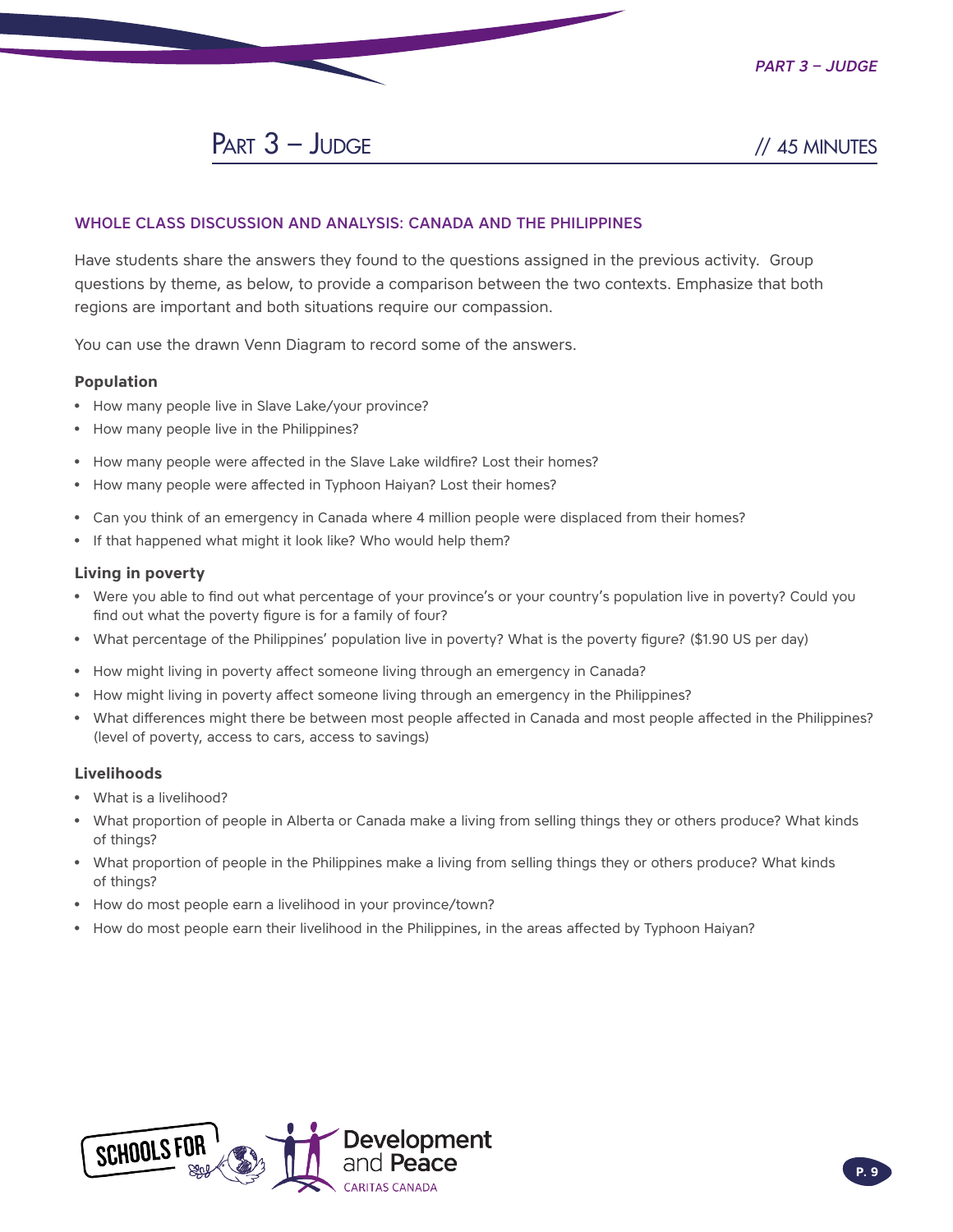#### **Social Supports and Recovery**

- How long might it take a region to recover where there are millions left homeless?
- How long might it take a region to recover when there are 10,000 who are left homeless?
- What kind of assistance did Slave Lake get to rebuild after an emergency?
- How long did it take?
- What kind of assistance do you think communities in the Philippines need to rebuild after an emergency?
- Do you think there is the same level of assistance in the Philippines as in Canada?
- What problems might a person who has no savings and earns their living day to day have earning their livelihood after an emergency? What about Mr. Roble who fishes for a living in the Philippines?
- What about a similar person in Canada? Are there more social supports?

Regroup as a class to review what the students have noticed.

**Teacher:** *Which groups of people in our global community would need greater assistance in times of crisis? Would we define them as more vulnerable?*

#### CRITICAL THINKING

Ask pairs of students to use a [Frayer Model \(see Appendix\)](#page-13-0) to show their understanding of the new terms they have been learning regarding an overseas emergency such as Typhoon Haiyan, such as *Solidarity*, P*referential Option for the Poor*, Emergency.

Use this time as an opportunity to check comprehension, offering support and guidance as required.

#### PRAYERS AND PRAYER ACTIONS

Challenge early finishers to create prayers (written, Google Slides) or to develop a prayer action (song, chant, movement piece) to share later.

These prayer and prayer actions should center around the vulnerable and those living in poverty and how they are affected in emergencies.

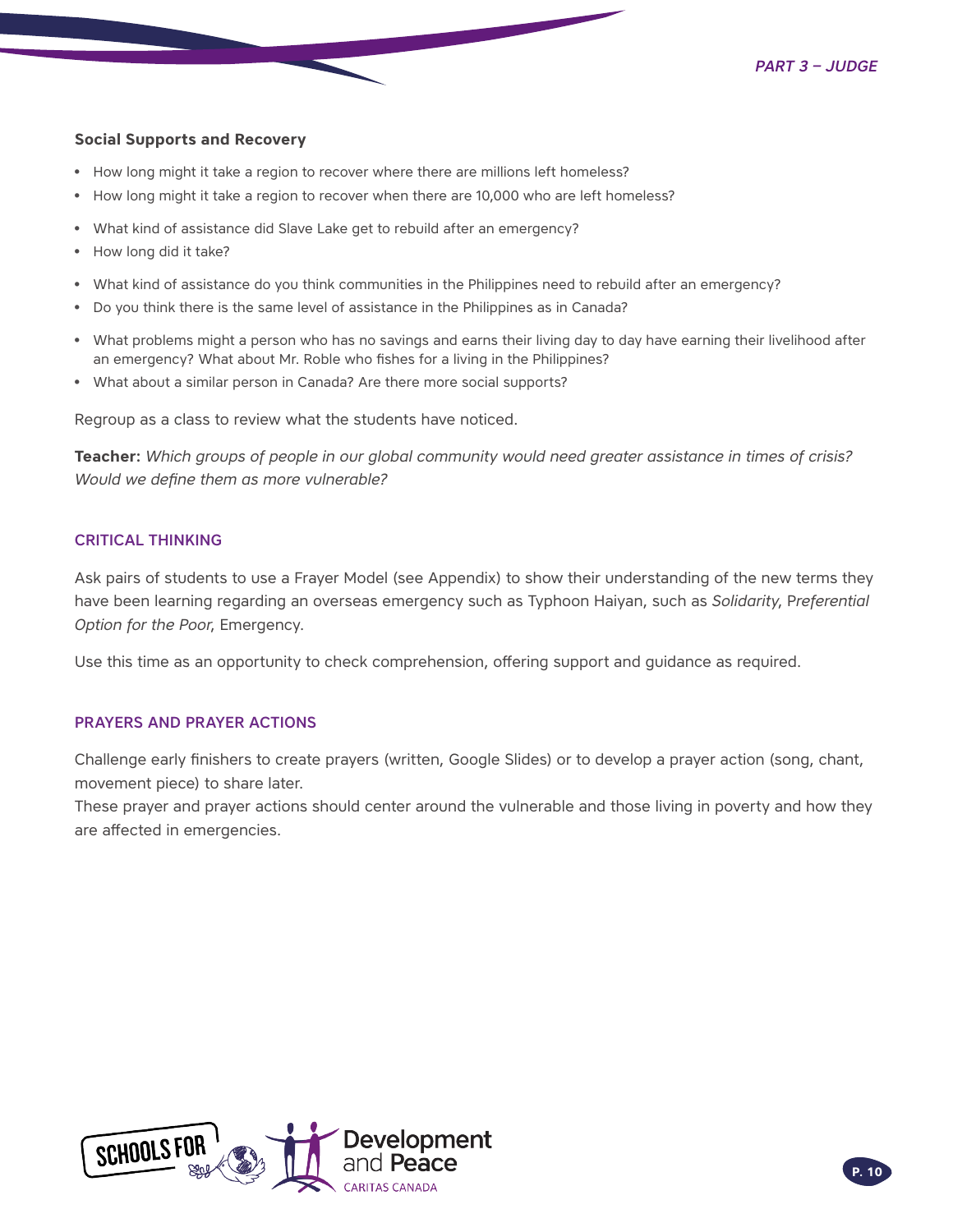*Part 4 – Act*

# PART  $4 - ACT$  //  $45 - 60$  MINUTES

#### PRAYER

Remind the students of the work they have done learning about the world community and its needs in times of crisis. Disciples of Jesus are called to love and care for everyone at all times, including those whom we may not know.

Ask students to share some of the prayers and prayer actions they prepared in Part 3. Follow with a group prayer on Emergency Relief (see Appendix "Prayers" section).

#### COMMUNICATION PROJECT

- 1. Students will create a presentation to persuade other students to give preferential treatment to a vulnerable group in their time of need. This could be those affected by Typhoon Haiyan, or others in a country in the Global South affected by an emergency.
- 2. Remind students that an effective presentation has:
	- A compelling, hopeful and respectful graphic with a clear project name
	- A thoughtful, concise introduction to the vulnerable group being presented:
		- » Who are they?
		- » What are their circumstances what happened and how did it affect them?
		- » What assistance do they need: Food? Tents for shelter? Clean water? Emergency hygiene kits? (See Handouts in Appendix)
	- A clear description of the action they want from their supporters:
		- » As well as giving money, supporters can organize activities to raise money. These could include car washes, dances, bake sales … encourage students to suggest ideas.
	- A target for their fundraising (if that is the action that they want)
		- » Set a reasonable target for your fundraising goal depending on who your participants are (fellow students, parents, etc…)
		- » You can use the visual of a thermometer to indicate your fundraising progress.

#### PRESENTATION OPTIONS

SMART Notebook slide, PowerPoint, Google Slides, Google Draw or other technology based presentation platforms.

The teacher can support students in formatting presentations, can assess the understanding of learners and give feedback. When it is time to polish or finish their presentations, all groups that have submitted a finished project can offer assistance to classmates that may need support in completing the assignment.

Choose the audience and venue to make your presentations – another class, or school Assembly. Allocate time to actually do the presentation.

Refer to the Assessment Rubric in the Appendix to evaluate the student presentations.

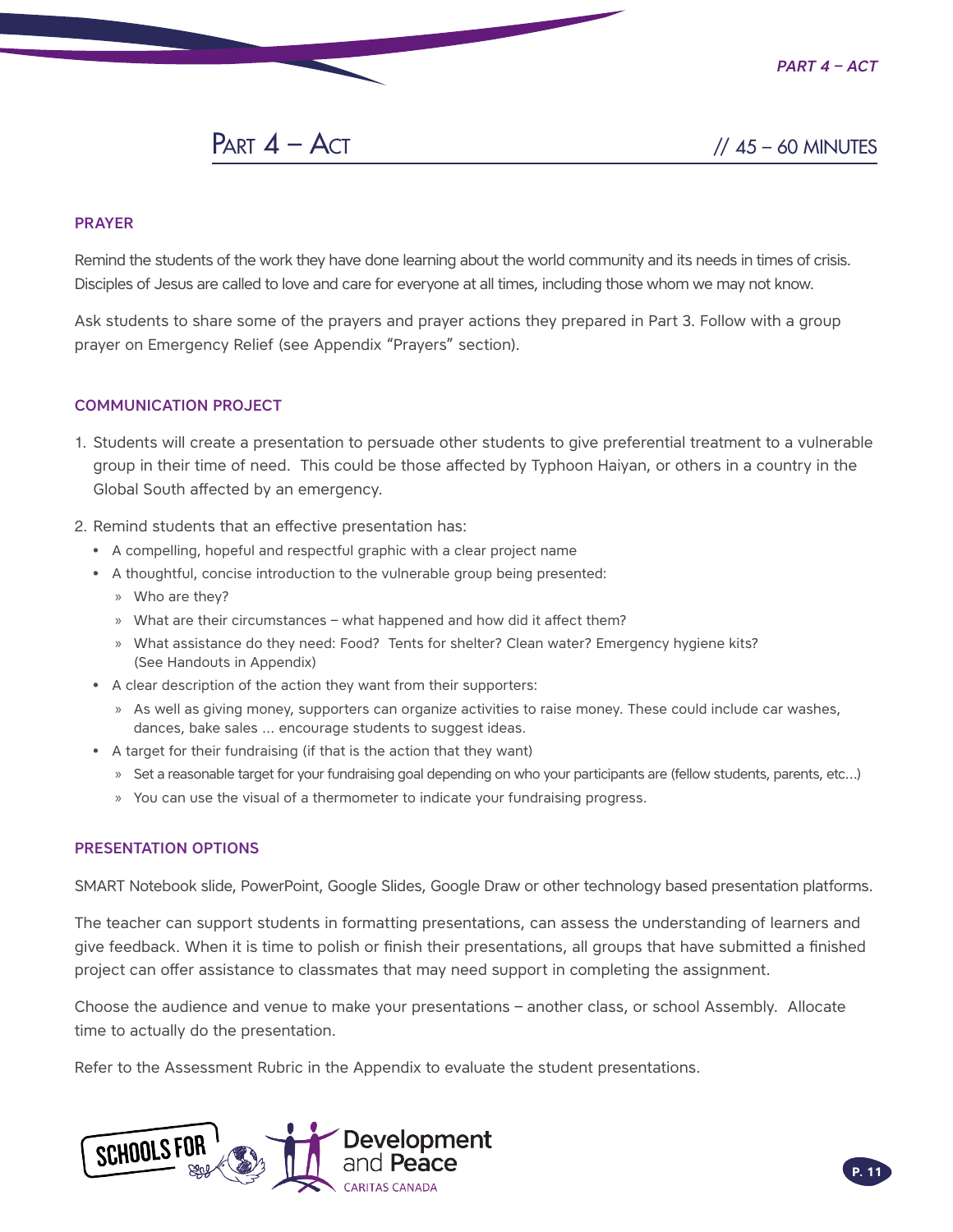

#### REACHING OTHERS

Using<http://www.tagxedo.com>or<http://www.wordle.net> students will create a visual resource to remind the rest of the school of the most vulnerable people in the global community.

#### **REMEMBERING**

Finally, encourage the students to think of ways they can remember what they have learned about the *Preferential Option for the Poor.*

They may want to create a prayer card for people affected by a particular emergency, with the name of the emergency on the back.

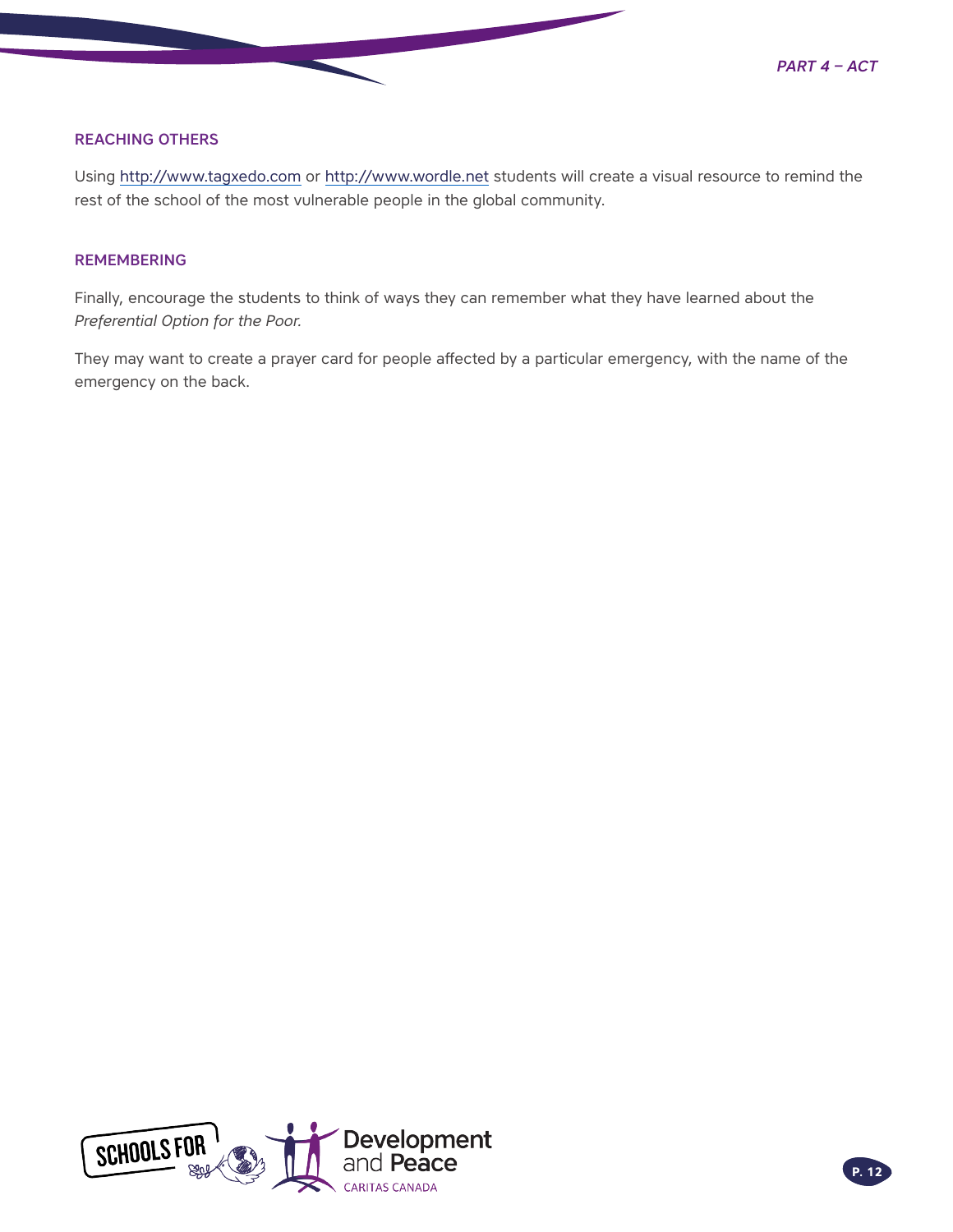# **APPENDIX**

<span id="page-12-0"></span>

| <b>ASSESSMENT</b>                                  |    |  |  |
|----------------------------------------------------|----|--|--|
| Summative Assessment                               | 14 |  |  |
| <b>CROSS CURRICULAR CONNECTIONS</b>                | 15 |  |  |
| <b>RESOURCES</b>                                   |    |  |  |
| Poverty                                            | 19 |  |  |
| <b>PRAYERS</b>                                     |    |  |  |
| Prayer for the Poor and Needy                      | 20 |  |  |
| <b>Emergency Relief Prayer</b>                     | 21 |  |  |
| <b>HANDOUTS</b>                                    |    |  |  |
| Philippines: Overview and Typhoon Haiyan           | 22 |  |  |
| Restoring livelihoods swept away by Typhoon Haiyan | 23 |  |  |
| Venn Diagram                                       | 24 |  |  |
| Frayer Model                                       | 25 |  |  |

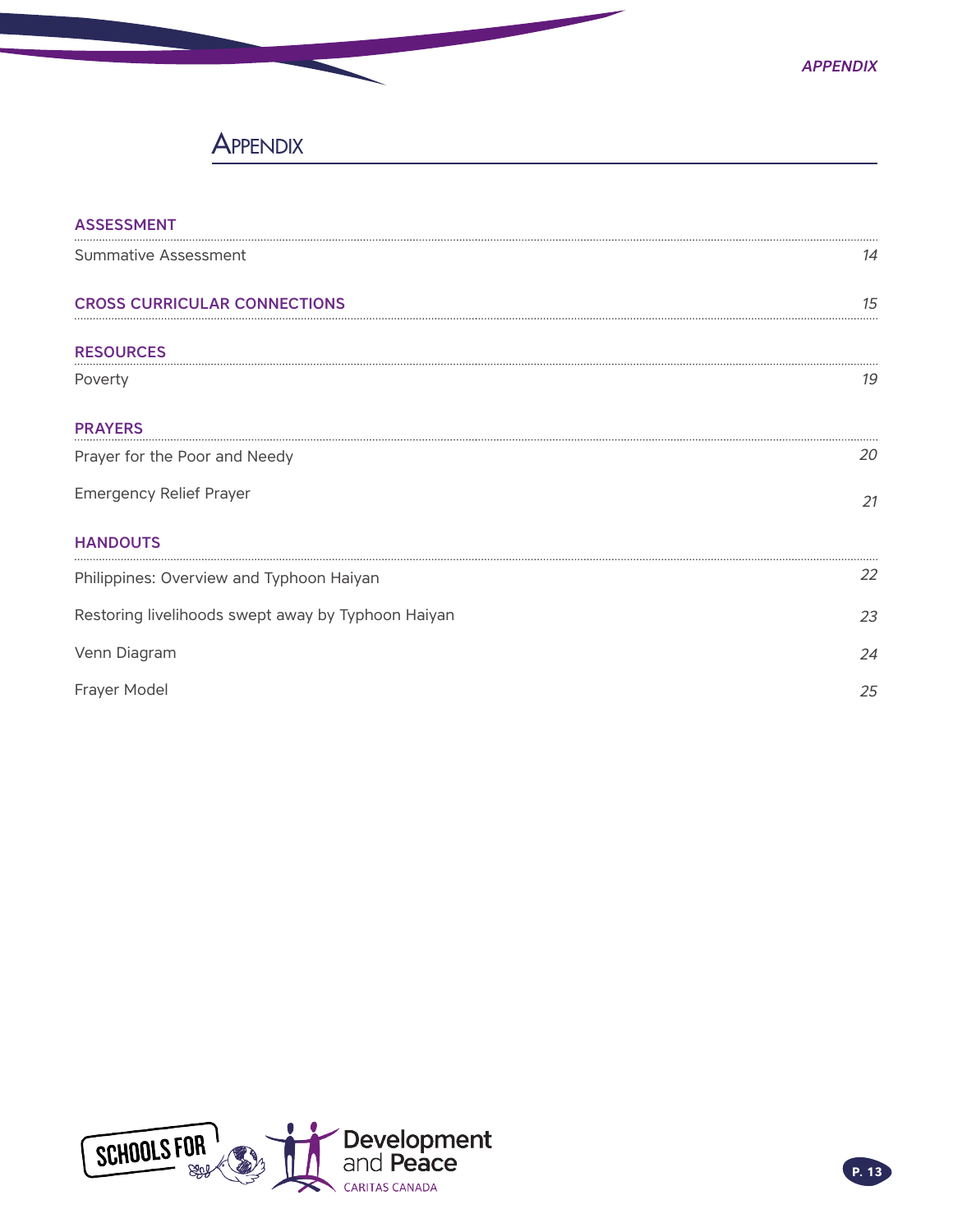*Appendix*

# <span id="page-13-0"></span>**Assessment Rubric**

| <b>RUBRIC COMPONENTS</b>                                                                                                                                                                                                                                                                                     | <b>POINT SCALE</b>                                                                                    |                                                                                               |                                                                                                                                |                                                                                                                         |
|--------------------------------------------------------------------------------------------------------------------------------------------------------------------------------------------------------------------------------------------------------------------------------------------------------------|-------------------------------------------------------------------------------------------------------|-----------------------------------------------------------------------------------------------|--------------------------------------------------------------------------------------------------------------------------------|-------------------------------------------------------------------------------------------------------------------------|
|                                                                                                                                                                                                                                                                                                              | $\overline{\mathbf{4}}$                                                                               | $\mathbf{3}$                                                                                  | $\overline{2}$                                                                                                                 | 1                                                                                                                       |
| <b>English Language Arts</b><br>4.1.1, 5.1.1, 6.1.1<br>Express ideas and develop<br>understanding.<br><b>Social Studies</b><br>4.S.1, 5.S.1, 6.S.1<br>Students will develop skills of<br>critical thinking and<br>creative thinking.                                                                         | One group is<br>clearly and<br>respectfully<br>identified and<br>presented as the<br>most vulnerable. | One group is<br>clearly identified<br>and presented<br>as the most<br>vulnerable.             | One group is<br>identified as the<br>most vulnerable.                                                                          | One group is<br>not identified<br>as the most<br>vulnerable.                                                            |
| <b>English Language Arts</b><br>4.3.1<br>Focus topics appropriately for<br>particular audiences.<br>5.3.1<br>Summarize important ideas in oral,<br>print and other media texts and<br>express opinions about them.<br>6.3.1<br>Decide on and select the<br>information needed to support a<br>point of view. | The reasons<br>stated to choose<br>the most<br>vulnerable are<br>comprehensive<br>and justified.      | The reasons<br>stated to choose<br>the most<br>vulnerable are<br>thorough and<br>justified.   | The reasons<br>stated to choose<br>the most<br>vulnerable are<br>cursory and<br>may not be<br>supported.                       | The reasons<br>stated to<br>choose<br>the most<br>vulnerable are<br>superficial and<br>may not be<br>supported.         |
| <b>Social Studies</b><br>4.S.8, 5.S.8, 6.S.8<br>Students will demonstrate skills of<br>oral, written and visual literacy.                                                                                                                                                                                    | The visuals and<br>layout inform<br>in a compelling<br>manner to<br>engage the<br>audience.           | The visuals and<br>layout inform<br>in a purposeful<br>manner to<br>interest the<br>audience. | The visuals and<br>layout inform<br>in a straight-<br>forward manner<br>to generally hold<br>the attention of<br>the audience. | The visuals<br>and layout<br>are ineffective<br>and do not<br>inform or<br>sustain the<br>attention of<br>the audience. |
| <b>Feedback</b>                                                                                                                                                                                                                                                                                              |                                                                                                       |                                                                                               |                                                                                                                                |                                                                                                                         |

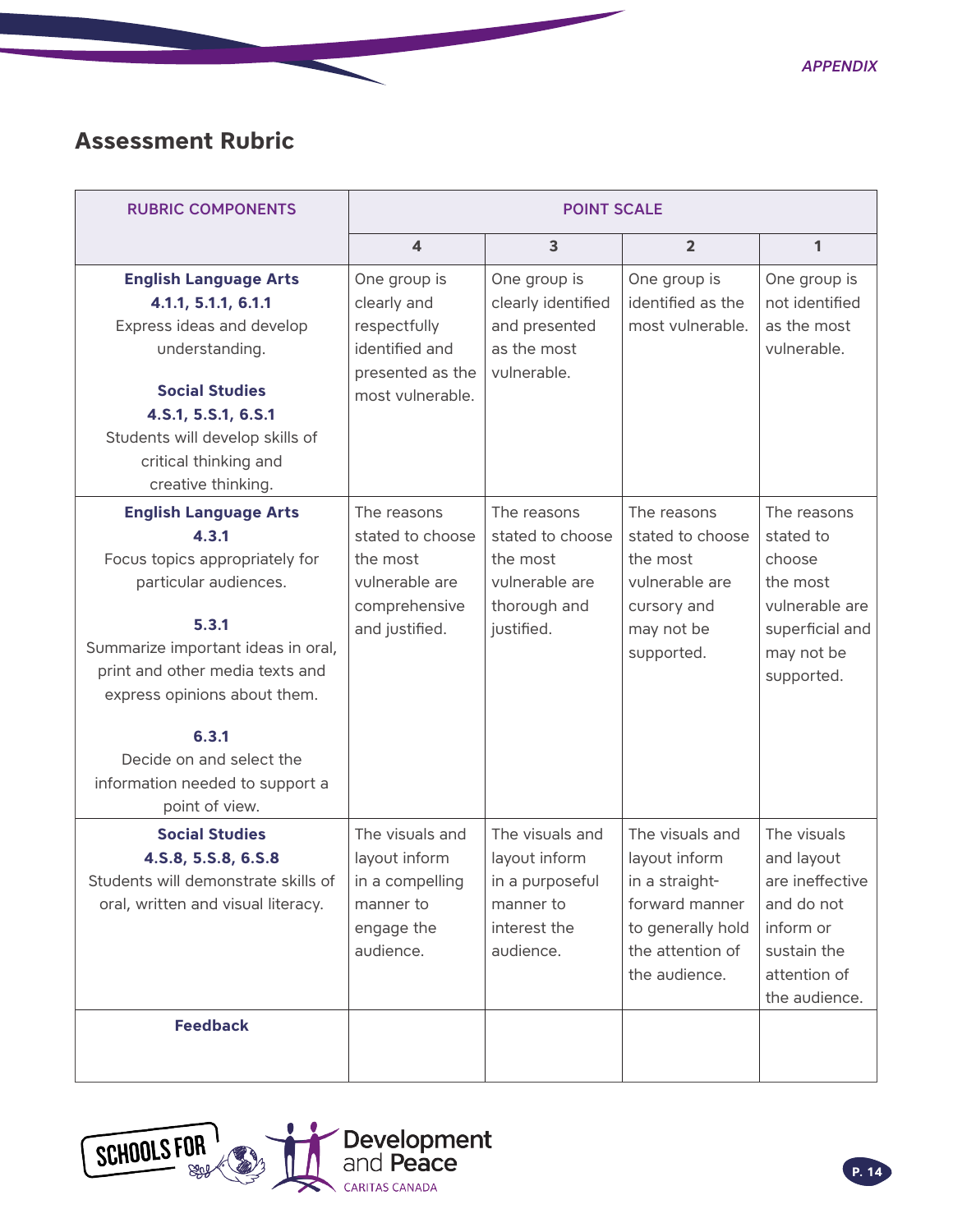# <span id="page-14-0"></span>**Cross Curricular Connections**

**ALBERTA EDUCATION – PROGRAM OF STUDIES** 

#### SOCIAL STUDIES

**SKILLS AND PROCESSES/ INFORMATION AND COMMUNICATION TECHNOLOGY (ICT)** 

#### GRADE 4

#### **Dimensions of Thinking**

**4.S.1** Students will develop skills of critical thinking

and creative thinking

- Evaluate, critically, ideas, information and positions from multiple perspectives
- Re-evaluate opinions to broaden understanding of a topic or an issue
- Generate original ideas and strategies in individual and group activities
- **4.S.4** Students will develop skills of decision making and problem solving

#### **ICT**

Use graphic organizers, such as mind mapping/ webbing, flowcharting and outlining, to present connections among ideas and information in a problem-solving environment

#### **Social Participation as a Democratic Practice**

- **4.S.5** Students will demonstrate skills of cooperation, conflict resolution and consensus building
- Demonstrate the ability to deal constructively with diversity and disagreement
- Consider the needs and points of view of others
- Work collaboratively with others to complete a group task

#### **Communication**

**4.S.8** Students will demonstrate skills of oral, written

and visual literacy

- Organize and present information, taking particular audiences and purposes into consideration
- Respond appropriately to comments and questions, using language respectful of human diversity
- Listen to others in order to understand their perspectives

#### **ICT**

Create visual images for particular audiences and purposes

### GRADE 5

#### **Dimensions of Thinking**

- **5.S.1** Students will develop skills of critical thinking and creative thinking
- Evaluate, critically, ideas, information and positions from multiple perspectives
- Re-evaluate opinions to broaden understanding of a topic or an issue
- Generate original ideas and strategies in individual and group activities

**5.S.4** Students will demonstrate skills of decision making and problem solving

#### **ICT**

Use graphic organizers, such as mind mapping/ webbing, flowcharting and outlining, to present connections among ideas and information in a problem-solving environment.

#### **Social Participation as a Democratic Practice**

**5.S.5** Students will demonstrate skills of cooperation, conflict resolution and consensus building

- Demonstrate the ability to deal constructively with diversity and disagreement
- Work collaboratively with others to achieve a common goal

#### **Communication**

**5.S.8** Students will demonstrate skills of oral, written and visual literacy

• Respond appropriately to comments and questions,

- using language respectful of human diversity
- Listen to others in order to understand their perspectives

#### **ICT**

Create visual images for particular audiences and purposes

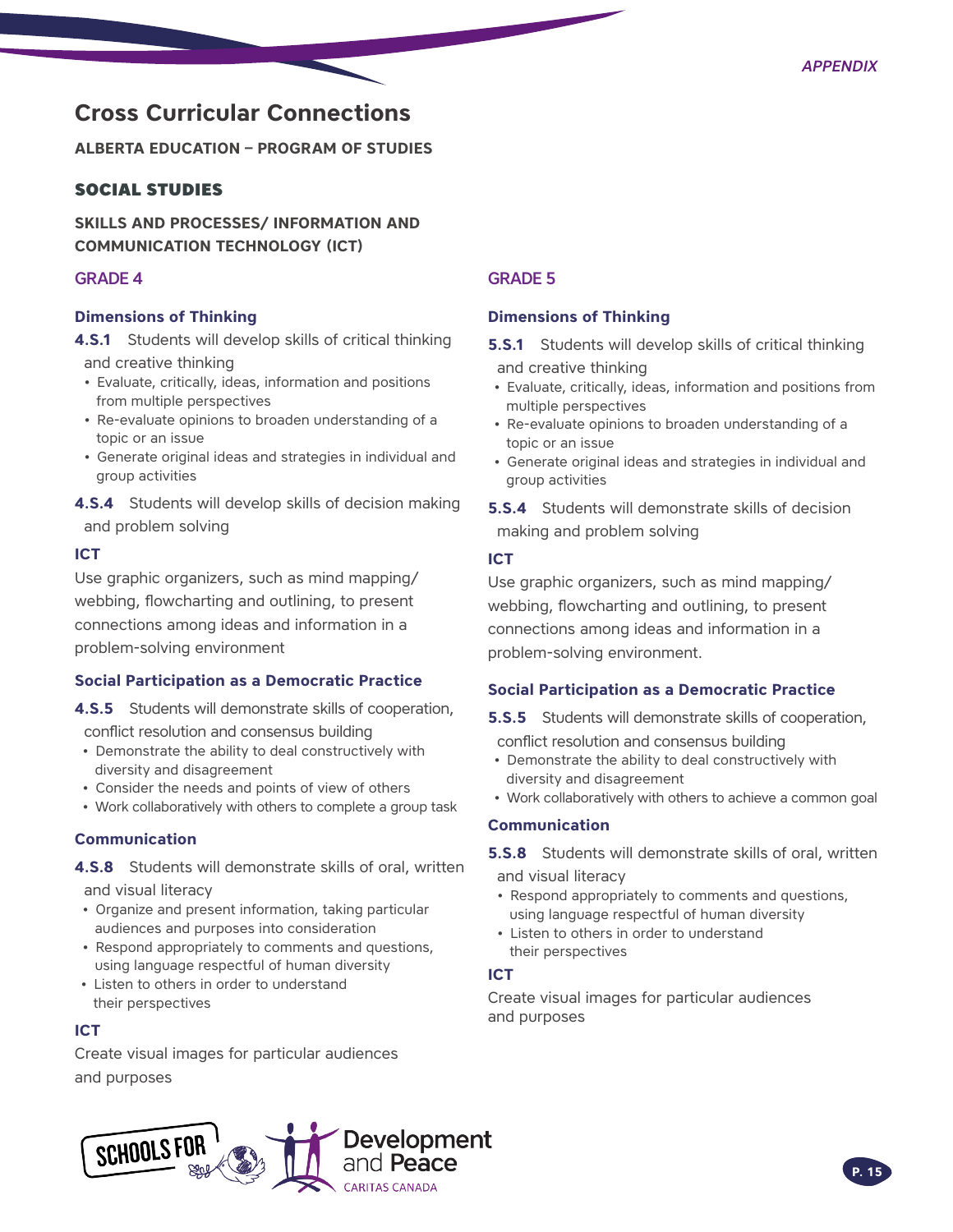#### GRADE 6

#### **Dimensions of Thinking**

**6.S.1** Students will develop skills of critical thinking and creative thinking

- Evaluate, critically, ideas, information and positions
- Re-evaluate opinions to broaden understanding of a topic or an issue
- Generate original ideas and strategies in individual and group activities

**6.S.4** Students will demonstrate skills of decision making and problem solving

#### **ICT**

Use graphic organizers, such as mind mapping/ webbing, flowcharting and outlining, to present connections among ideas and information in a problem-solving environment.

#### **Social Participation as a Democratic Practice**

**6.S.5** Students will demonstrate skills of cooperation, conflict resolution and

consensus building

• Work collaboratively with others to achieve a common goal

#### **Communication**

**6.S.8** Students will demonstrate skills of oral, written and visual literacy

- Express reasons for their ideas and opinions, in oral or written form
- Respond appropriately to comments and questions, using language respectful of human diversity
- Listen to others in order to understand their perspectives

#### ENGLISH LANGUAGE ARTS

#### GRADE 4

#### **General Outcome 1**

Students will listen, speak, read, write, view and represent to explore thoughts, ideas, feelings and experiences.

**1.1 Discover and Explore** Express ideas and develop understanding

#### **General Outcome 3**

Students will listen, speak, read, write, view and represent to manage ideas and information.

#### **3.1 Plan and Focus**

Focus attention *Focus topics appropriately for particular audiences.*

#### GRADE 5

#### **General Outcome 1**

Students will listen, speak, read, write, view and represent to explore thoughts, ideas, feelings and experiences.

**1.1 Discover and Explore**  Express ideas and develop understanding

#### **General Outcome 3**

Students will listen, speak, read, write, view and represent to manage ideas and information.

#### **3.1 Plan and Focus**

 Focus attention *Summarize important ideas in oral, print and other media texts and express opinions about them*

#### GRADE 6

#### **General Outcome 1**

Students will listen, speak, read, write, view and represent to explore thoughts, ideas, feelings and experiences.

#### **1.1 Discover and Explore**

Express ideas and develop understanding

#### **General Outcome 3**

Students will listen, speak, read, write, view and represent to manage ideas and information.

#### **3.1 Plan and Focus**

Determine information needs Decide on and select the information needed to support a point of view

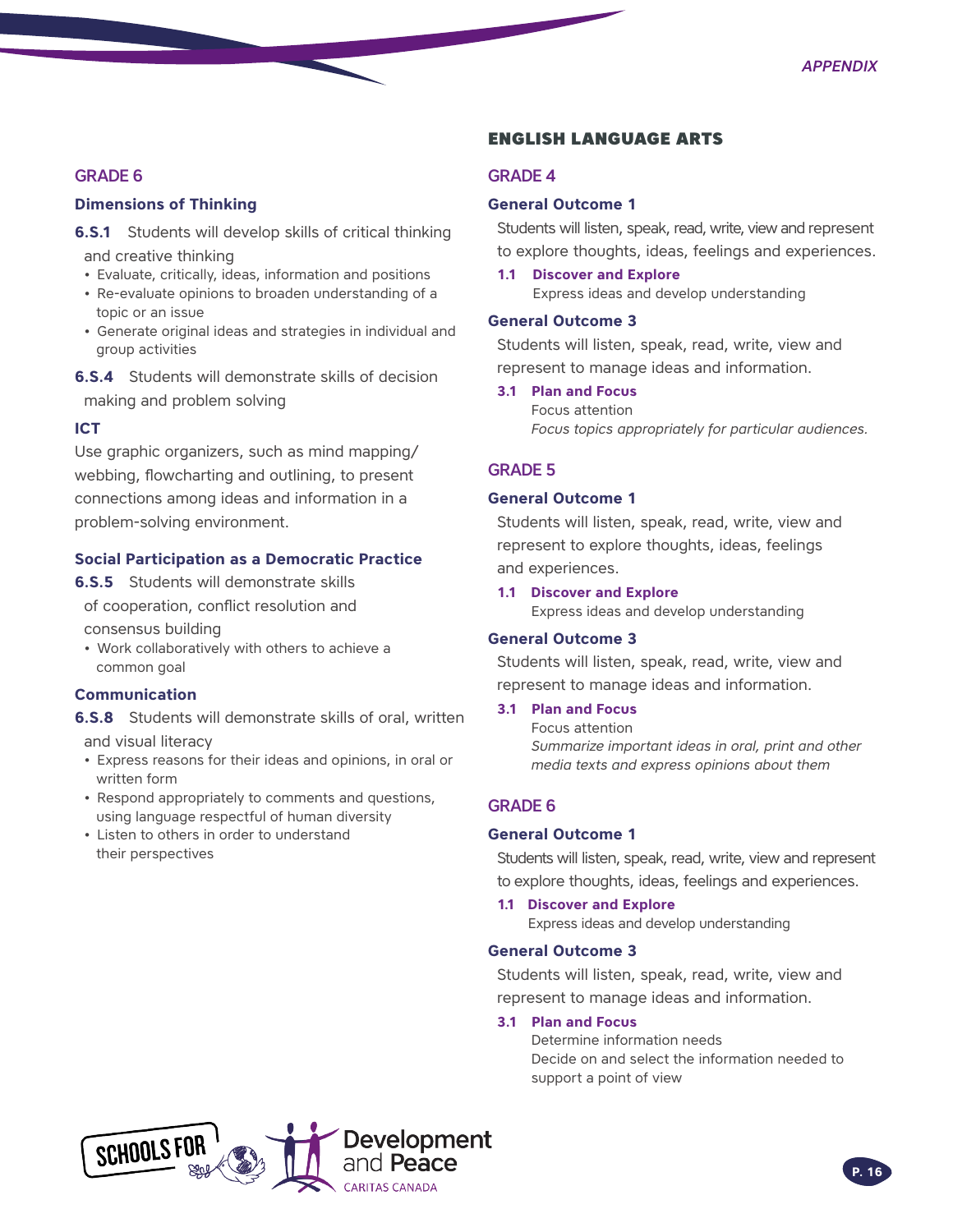#### **SCIENCE**

**SKILLS**

#### GRADE 4

*SCIENCE INQUIRY*

#### **Specific Learner Expectations**

#### **Focus**

Identify one or more possible answers to questions by stating a prediction or a hypothesis.

#### **Reflect and Interpret**

Identify possible applications of what was learned.

#### *PROBLEM SOLVING THROUGH TECHNOLOGY*

#### **Specific Learner Expectations**

#### **Focus**

Identify the purpose of problem-solving and construction activities: What problem do we need to solve? What needs must be met?

#### **Topic A: Waste and Our World**

- **4.5** Recognize that human activity can lead to the production of wastes, and identify alternatives for the responsible use and disposal of material.
- **9.** Identify ways in which material can be reused or recycled, including examples of things that the student has done.

#### GRADE 5

#### **Specific Learner Expectations**

#### **Focus**

Identify one or more possible answers to questions by stating a prediction or a hypothesis.

#### **Reflect and Interpret**

Identify possible applications of what was learned.

#### *PROBLEM SOLVING THROUGH TECHNOLOGY*

#### **Specific Learner Expectations**

#### **Focus**

Identify the purpose of problem-solving and construction activities: What problem do we need to solve? What needs must be met?

#### **Topic D: Weather Watch**

**5.8** Observe, describe and interpret weather phenomena; and relate weather to the heating and cooling of the Earth's surface.

- **5.9** Investigate relationships between weather phenomena and human activity.
- **11.** Understand that climate refers to long term weather trends in a particular region and that climate varies throughut the world.
- **12.** Recognize that human actions can affect climate,and identify human actions that have been linked to the greenhouse effect.1
- **13.** Appreciate how important it is to be able to forecast weather and to have suitable clothing or shelter to endure various types of weather.

#### **Topic E: Wetland Ecosystems**

**5.10** Describe the living and nonliving components of a wetland ecosystem and the interactions within and among them.

**5.** Understand and appreciate that all animals and plants, not just the large ones, have an important role in a wetland community.

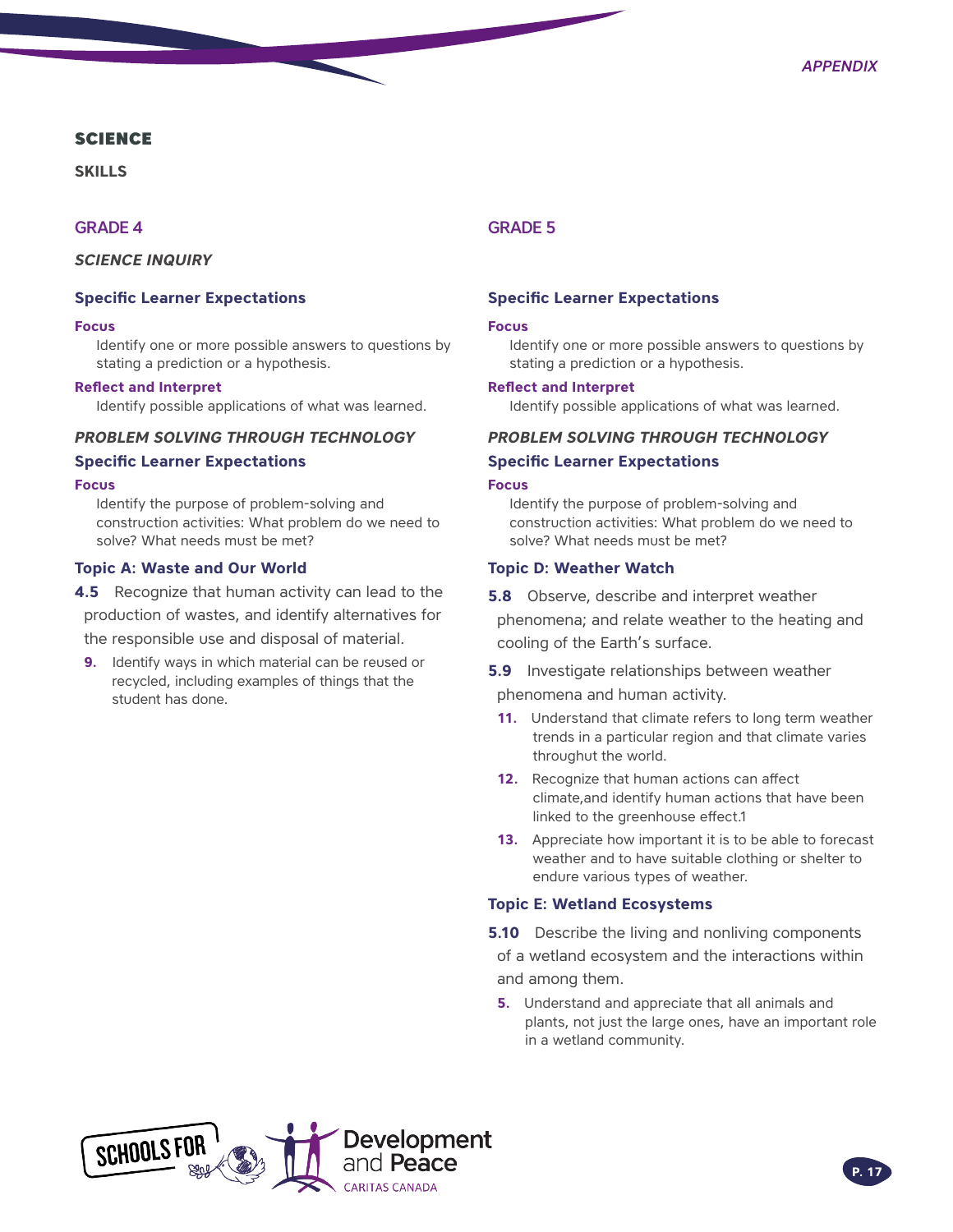#### GRADE 6

#### **Specific Learner Expectations**

#### **Focus**

Identify one or more possible answers to questions by stating a prediction or a hypothesis.

#### **Reflect and Interpret**

Identify possible applications of what was learned.

#### *PROBLEM SOLVING THROUGH TECHNOLOGY*

#### **Specific Learner Expectations**

#### **Focus**

Identify the purpose of problem-solving and construction activities: What problem do we need to solve? What needs must be met?

#### **Topic E: Trees and Forests**

**6.10** Describe characteristics of trees and the interaction of trees with other living things in the

local environment.

**1.** Identify reasons why trees and forests are valued. Students meeting this expectation should be aware that forests serve as habitat for a variety of living things and are important to human needs for recreation, for raw materials and for a life-supporting environment.

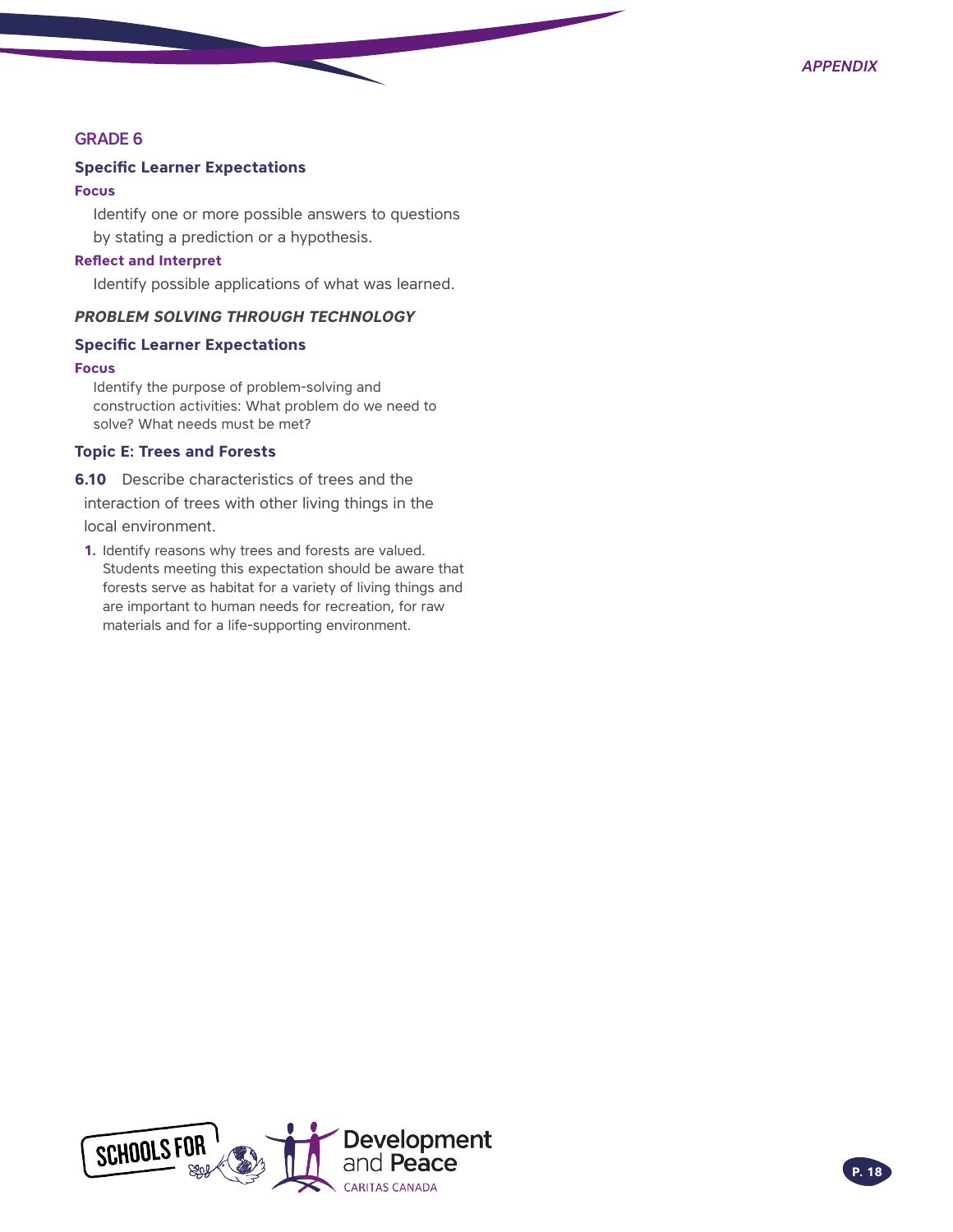# <span id="page-18-0"></span>**Resources**

POVERTY

#### **Philippines**

Philippines: World Bank Poverty and Equity Index. <http://povertydata.worldbank.org/poverty/country/PHL>

#### **Canada**

Citizens for Public Justice: On The Margins: Poverty in Canada. <http://www.cpj.ca/sites/default/files/docs/files/OnTheMargins.pdf>

Make Poverty History: National Poverty Reduction Plan Report. (includes breakdowns by province and territory) <http://www.makepovertyhistory.ca/learn/issues/poverty>-reduction-plan

Dignity for All: Report on Poverty in Canada. (See page 12 for a useful chart.) [http://dignityforall.ca/](http://dignityforall.ca) [http://www.cwp-csp.ca/wp-content/uploads/2015/02/DignityForAll\\_Report-English-FINAL.compressed.pdf](http://www.cwp-csp.ca/wp-content/uploads/2015/02/DignityForAll_Report-English-FINAL.compressed.pdf)

#### **Alberta**

Poverty Reduction and Alberta, Make Poverty History. <http://www.makepovertyhistory.ca/learn/issues/poverty-reduction-plan/alberta>

We must do better: It's time to make Alberta Poverty Free. <http://www.campaign2000.ca/reportCards/provincial/Alberta/RC2009WeMustDoBetter.pdf>

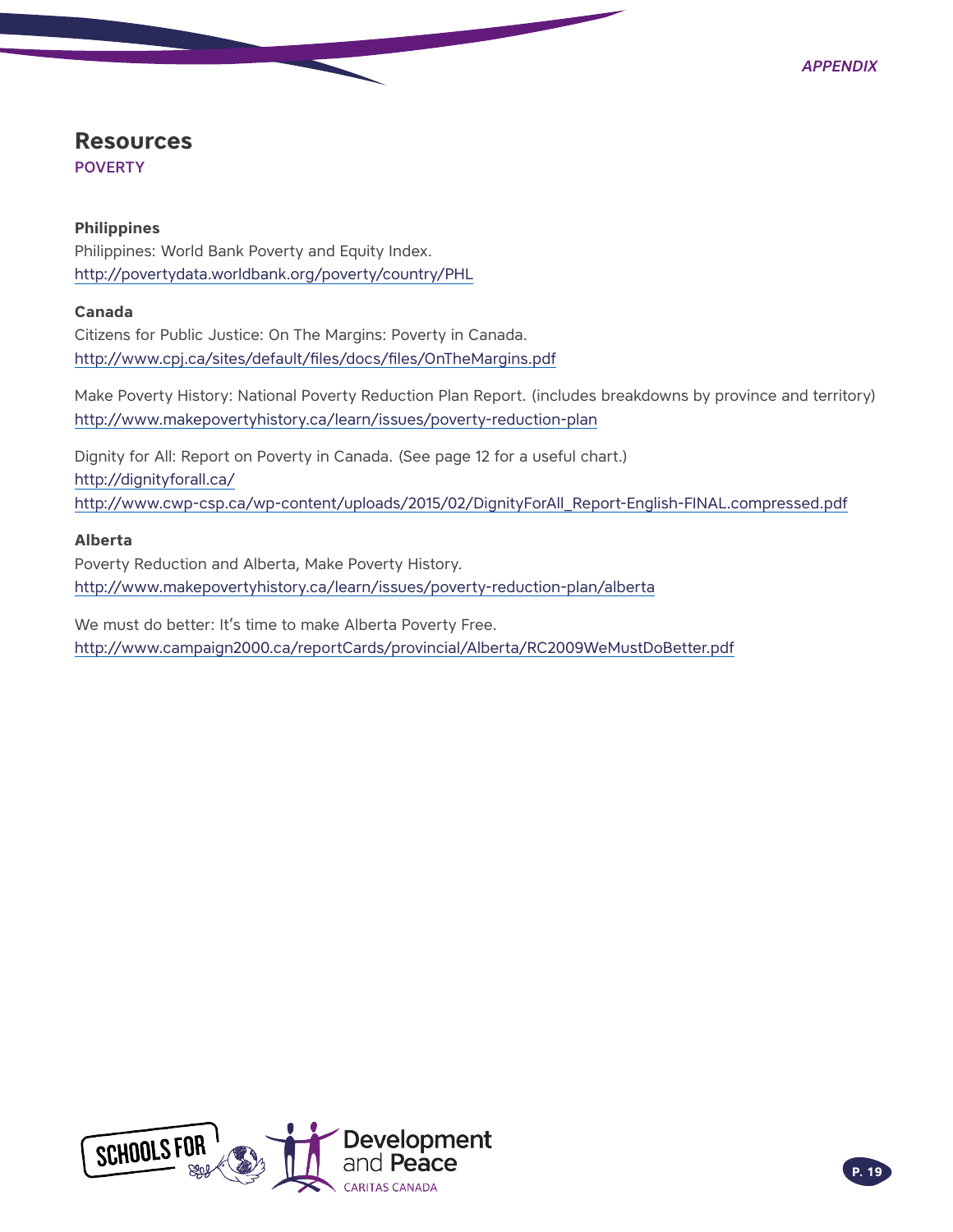### <span id="page-19-0"></span>**Prayer**

#### PRAYER FOR THE POOR AND NEEDY

*Lord God,*

*You came to give honour to the least, those forgotten, overlooked and misjudged. You came to give first place to the last, those left behind, misunderstood and undervalued. You came to give a warm home to the lost, those who are orphaned, abandoned and destitute.*

*Help us to be your ears to listen to their cries. Help us to be your voice speaking our love and acceptance.*

*Help us to be your feet walking beside those in need Help us to be your hands to clothe, feed and shelter them.*

*You came for the least, the lost and last of this world Lord, hear our prayer*

*Amen*

*A contemporary prayer for the poor and the vulnerable from [www.lords-prayer-words.com](http://www.lords-prayer-words.com)*

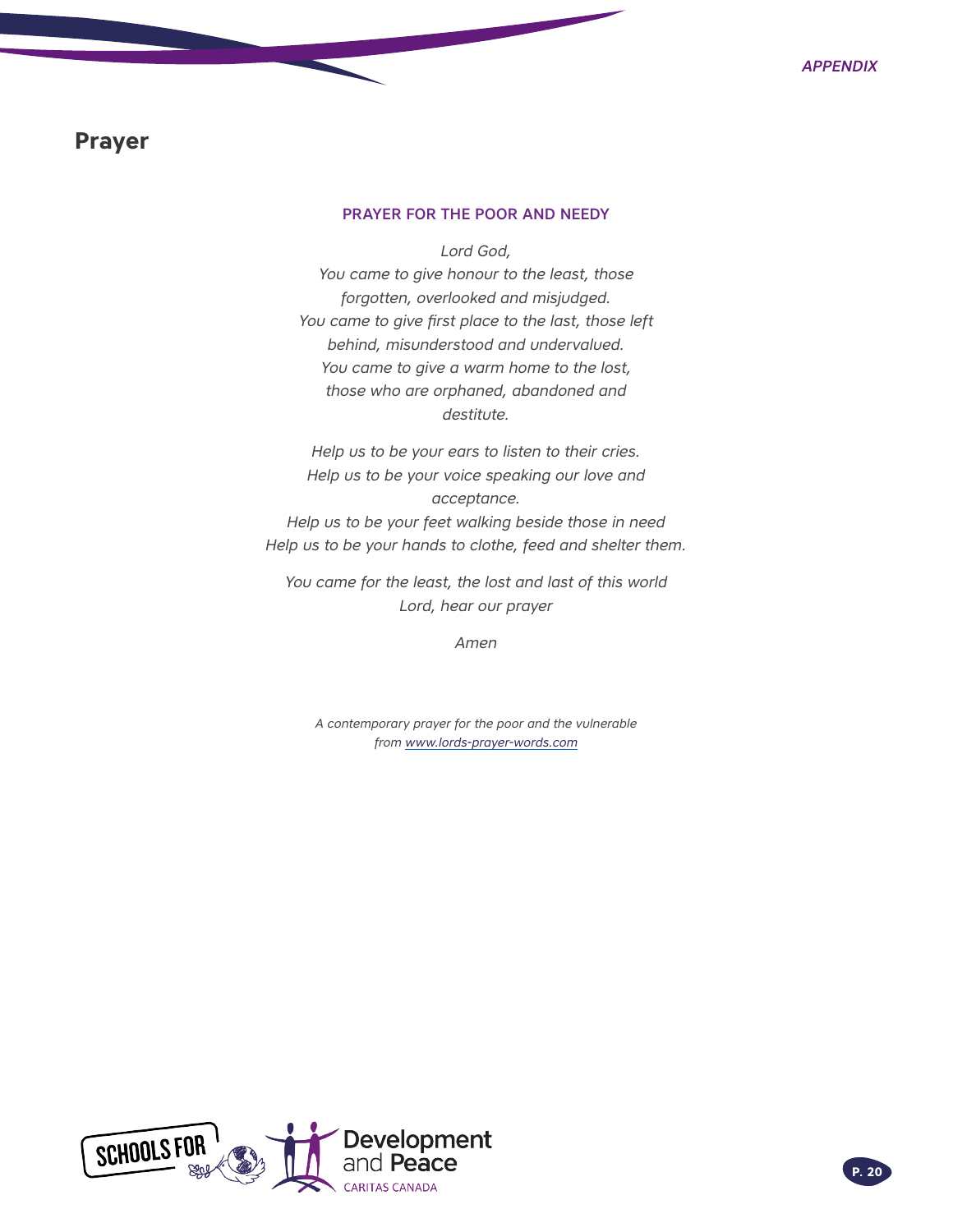# **Prayer**

**Materials Needed:**  Candle, match or lighter unless using electric candle

#### **Inspiration:**

*For thou hast been a stronghold to the poor, a stronghold to the needy in his distress, a shelter from the storm and a shade from the heat; for the blast of the ruthless is like a storm against a wall*

– Isaiah 25:4 (RSVCE)

#### EMERGENCY RELIEF PRAYER

Lord God,

Isaiah worshipped you as a refuge for people who are hurting. He called on you to provide shelter from the rain and shade from the heat. O Lord, as we light this candle, remind us to be your light as we help people find refuge from hurt, fear, natural disasters and other emergencies. Place in our path people who we can help using your love and your strength.

Amen

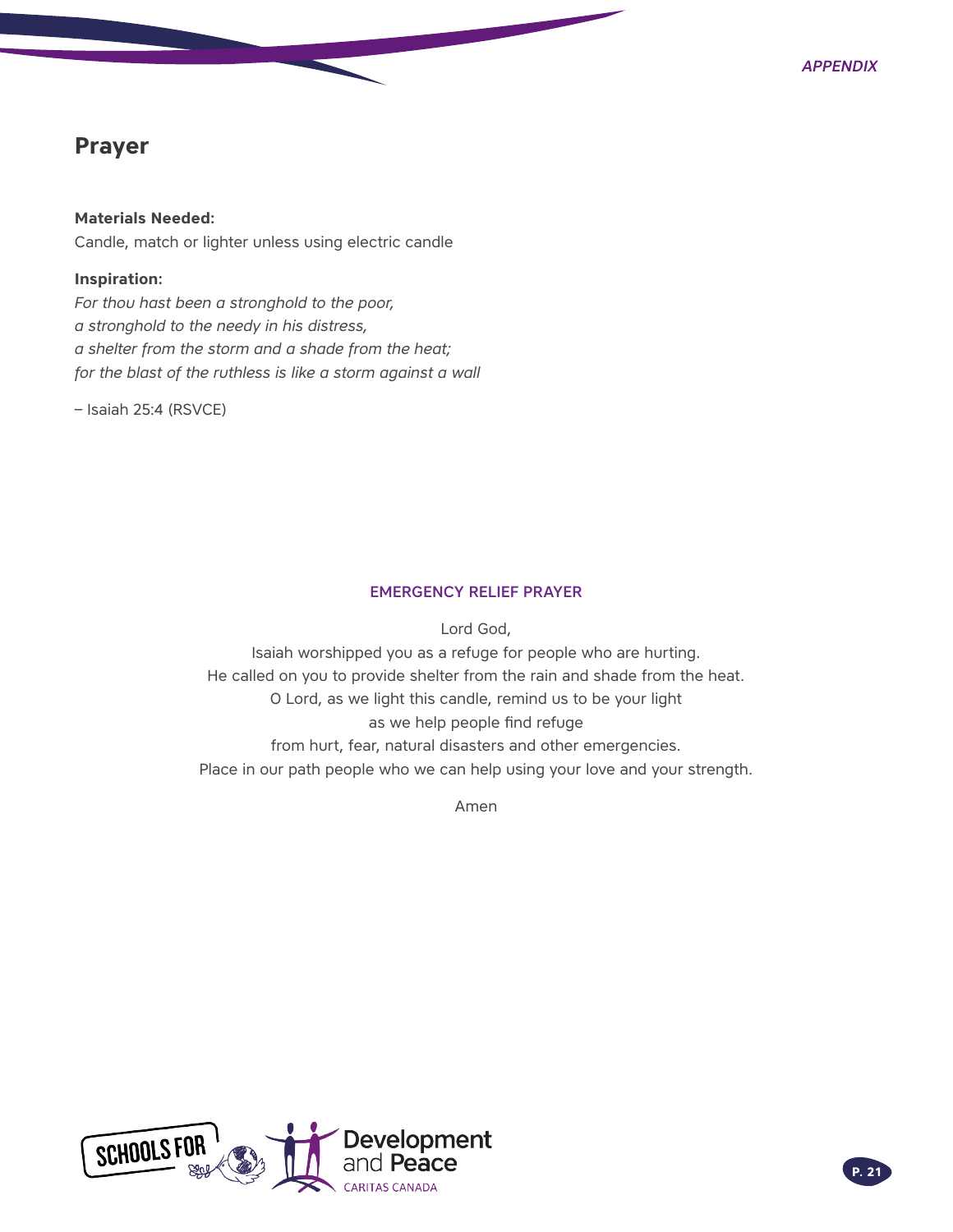### <span id="page-21-0"></span>**Handout**

#### PHILIPPINES: OVERVIEW AND SUPER TYPHOON HAIYAN

#### **OVERVIEW**

The Philippines is made up of more than 7,000 islands and has a population of close to 100 million. Despite an abundance of natural resources, a large proportion of the population continues to live in poverty. Decades of poor governance have denied the population access to basic amenities. Corruption continues to be a barrier to development that responds to the needs of all.

The country has vast mineral wealth, however, a 1995 mining bill opened the sector to foreign investment, which has caused the proliferation of open-pit mining to the detriment of the environment and with little benefit to local populations, including a large percentage of indigenous communities.

Despite the majority of the population making a living from subsistence farming, the majority of land is concentrated in the hands of a few. There have been various attempts to reform this inequality, however, it has been a long process where small-scale farmers have not always received the support they need to gain access to land or make their crops profitable.

In addition to these multiple socio-economic challenges, the Philippines is prone to natural disasters, such as earthquakes and typhoons. The effects of these are exacerbated by poverty and environmental degradation. In recent years the strength and frequency of these storms have increased, due to climate change.

#### **SUPER TYPHOON HAIYAN (YOLANDA)**

On November 8, 2013, the Philippines was struck by the worst natural disaster in its history when super Typhoon Haiyan (known locally as Yolanda) tore through the centre of the country. The storm reached wind speeds of up to 348 km per hour and made landfall six times, destroying nearly everything in its wake.

According to the United Nations, 14 million people were affected by the disaster. The islands of Leyte and Samar were the hardest hit, and the whole region of the Visayas was severely damaged. More than 4 million people were displaced. In certain zones, up to 90 percent of houses and infrastructure was destroyed, and entire tracts of vegetation were uprooted and arable land washed away. Sanitation and water facilities, as well as electrical networks were badly damaged.

Source: Development and Peace. Emergencies: Philippines. Retrieved from: [https://www.devp.org/en/emergencies/philippines.](https://www.devp.org/en/emergencies/philippines)

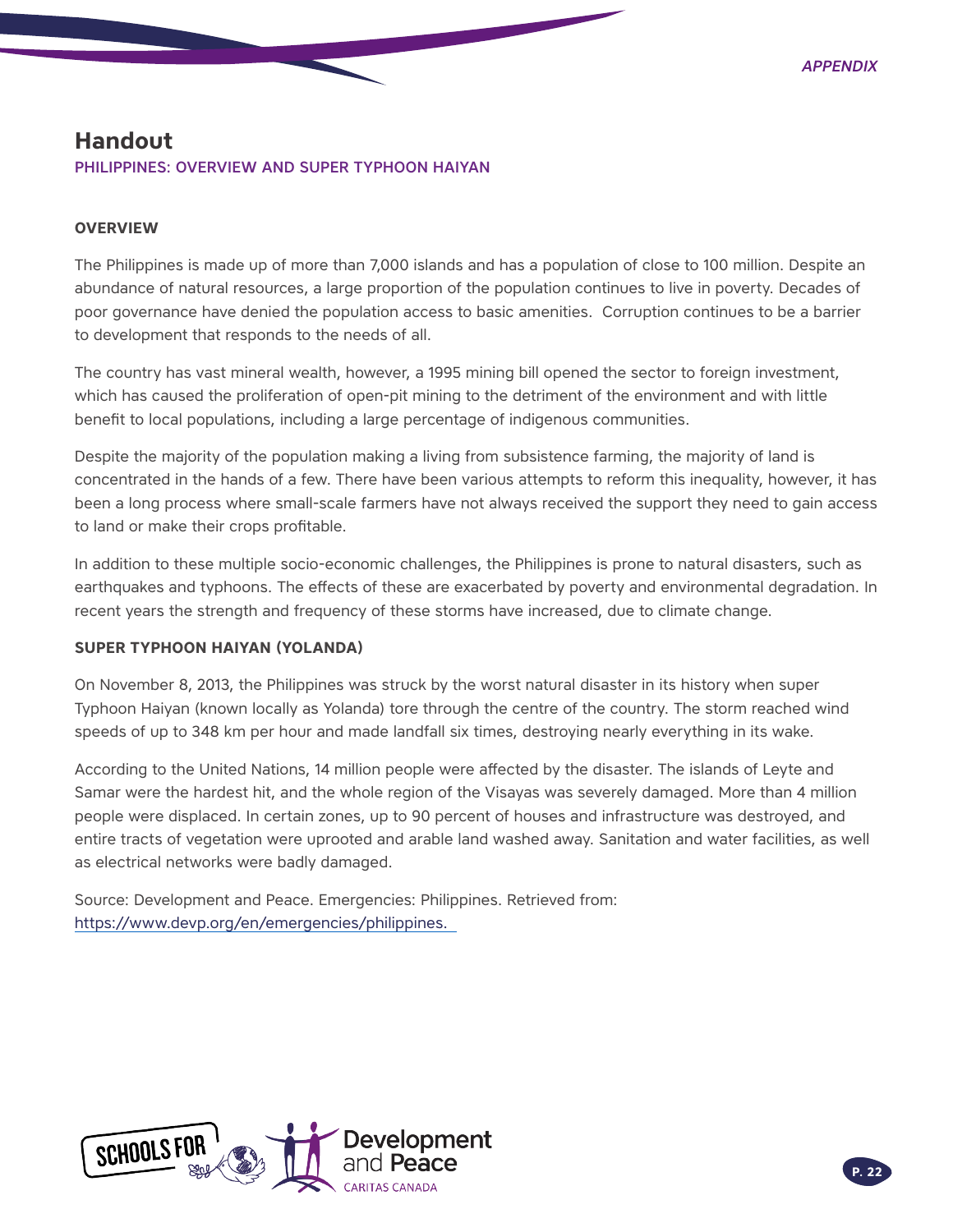## <span id="page-22-0"></span>**Handout**

#### RESTORING LIVELIHOODS SWEPT AWAY BY TYPHOON HAIYAN

When Typhoon Haiyan tore through the Philippines, it not only destroyed people's houses and swept away their belongings, for many, it also took away their ability to make a living.

In the areas affected by the typhoon, communities mainly rely on fishing, subsistence farming, rice cultivation, the sale of coconut by-products to eke out a living. But the typhoon took that all away in mere minutes, as it crushed the traditional slim wooden canoes used by fishermen, flooded crops, uprooted acres of coconut groves and killed farm animals.

And if one does not earn a living, it makes it nearly impossible to consider building a new house or even repairing one that is damaged. It creates a vicious cycle of poverty that can be overwhelming. Just ask Rodel Doble, a fisher from the community of Calawaisan in Northern Cebu.

"It's like having the weight of the world on you, when you have no money for another house," says Rodel, who is a father of two young girls. Rodel says that his house was totally destroyed by the storm. "The storm was indescribable. I hugged my two daughters tightly before they went to the evacuation centre." Thankfully, his family survived, but getting his family back on their feet has not been so easy. "Finding money for my house, for food, for the education of my children… Every day, I struggle to meet these needs."

Before the storm, Rodel would accompany other fishers out to sea to help with the catch, of which they would split the profits. Not owning his own boat, however, limited his income and, as a consequence, his ability to recover from the storm.

Caritas Philippines-NASSA and the Social Action Centre of the Diocese of Cebu with support from DEVELOPMENT AND PEACE has been helping people like Rodel to transition back to work, by providing fishing boats, farm animals and agricultural equipment.

In all cases, however, those who have been identified as most in need of support for restarting their livelihoods, are expected to in turn help break the cycle of poverty by giving back a portion of their fish catch or an offspring of their farm animals to the community as a way to help others.

For Rodel and his family, this has been life-changing and he really appreciates that he too can contribute to his community. "It is such a blessing from God to have my own boat. What I give of my catch is such a small thing compared to what we have been given."

#### Source:

Development and Peace. (2014, November 21). Restoring Livelihoods Swept away by Typhoon Haiyan. Retrieved from: <https://www.devp.org/en/articles/philippines>-restoring-livelihoods-swept-away-typhoon-haiyan

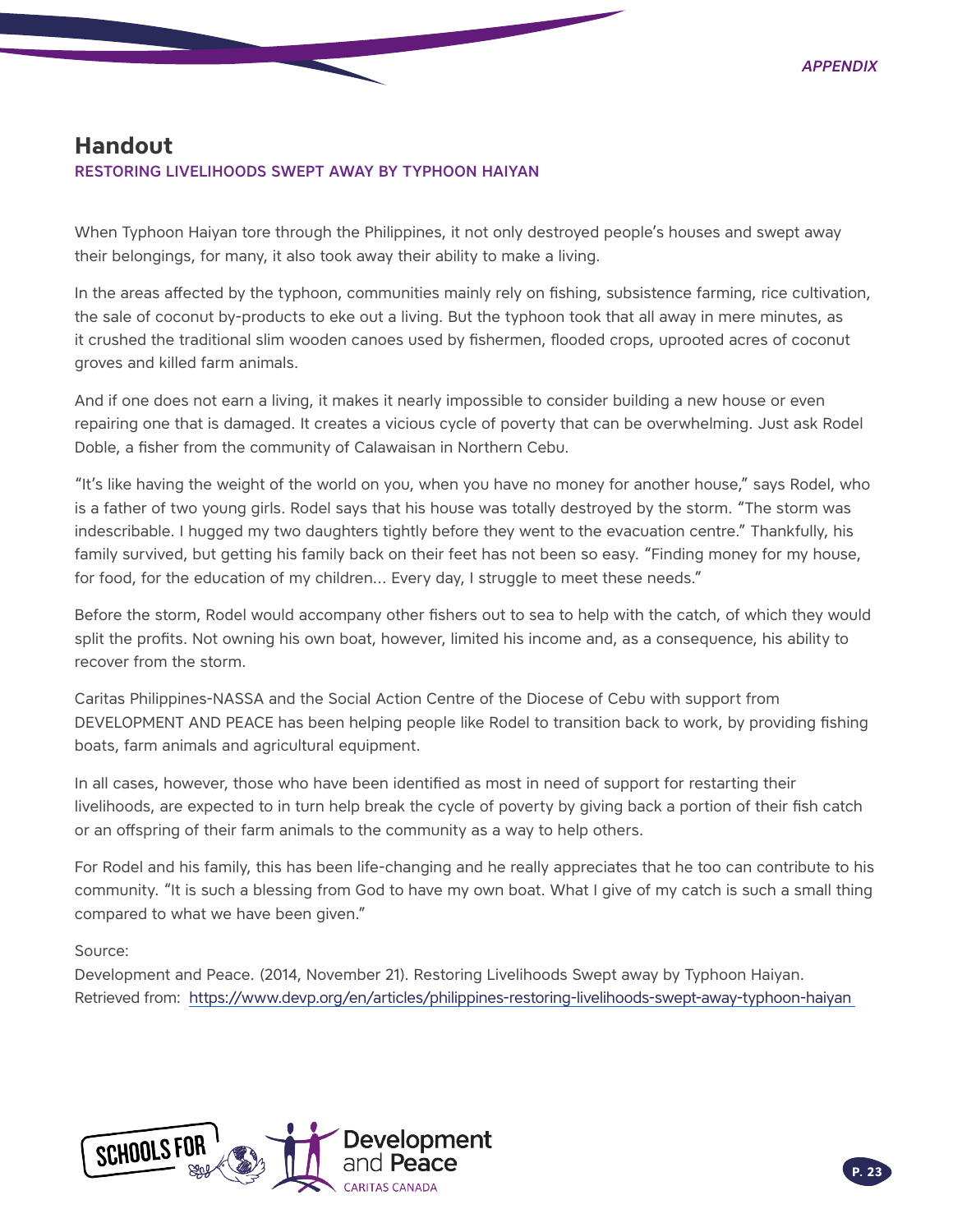*Appendix*

# <span id="page-23-0"></span>**Handout**

VENN DIAGRAM